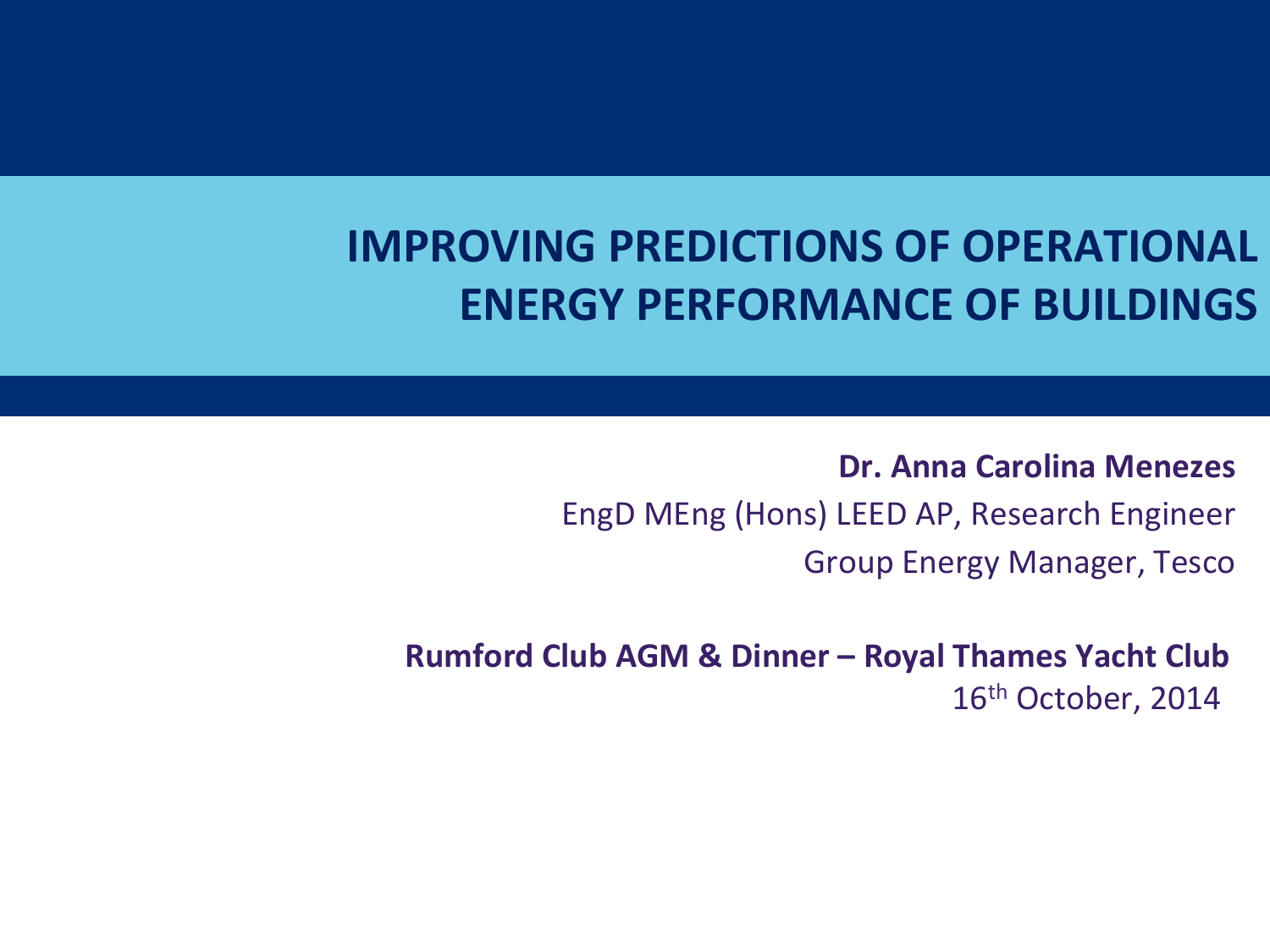#### **PRESENTATION OVERVIEW**

- Introduction to the "Performance Gap"
- My research focus and key findings
- CIBSE's new guide on how to evaluate operational energy use at design stage
- Conclusions

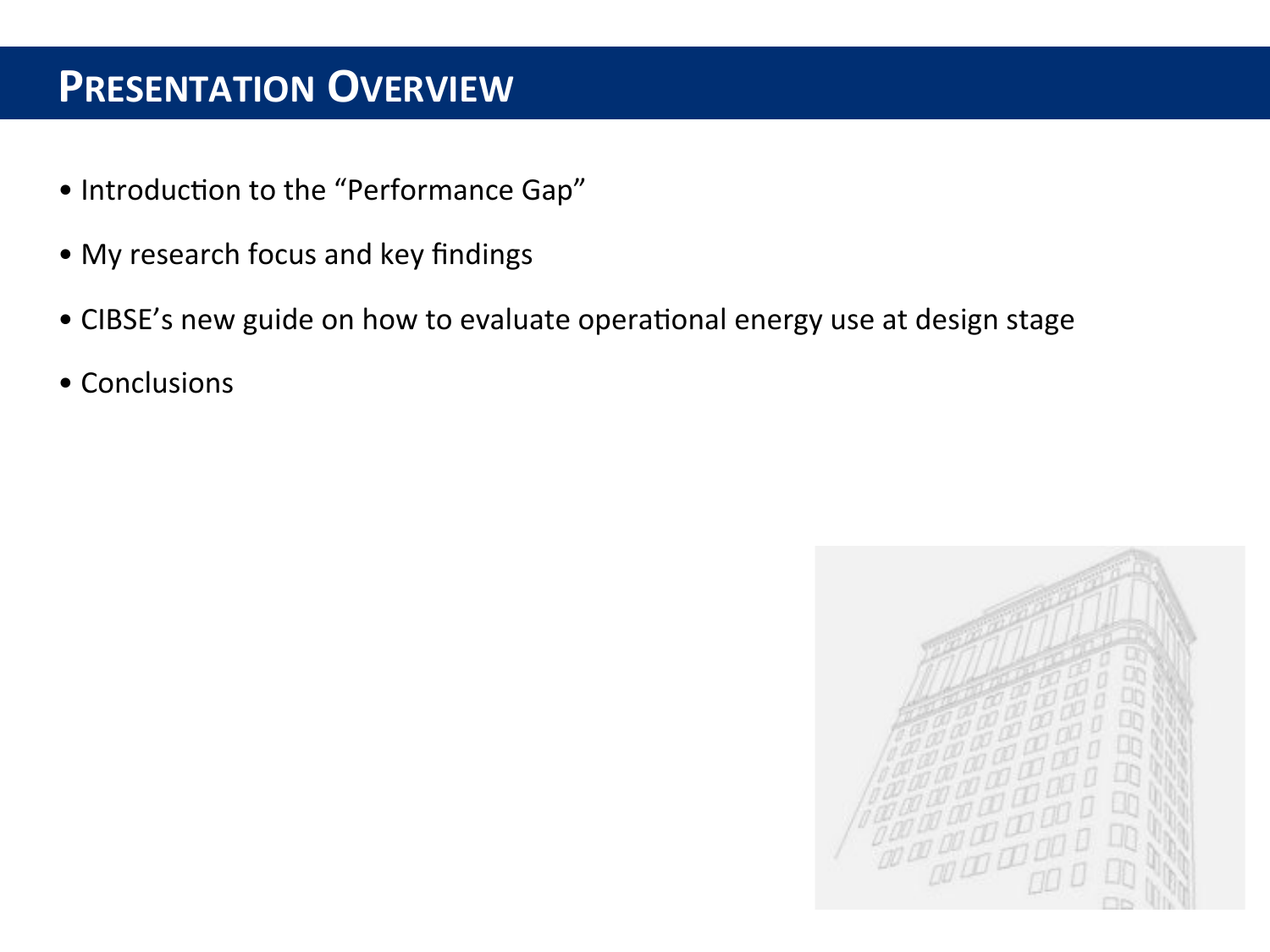### THE "PERFORMANCE GAP"



Source: www.carbonbuzz.org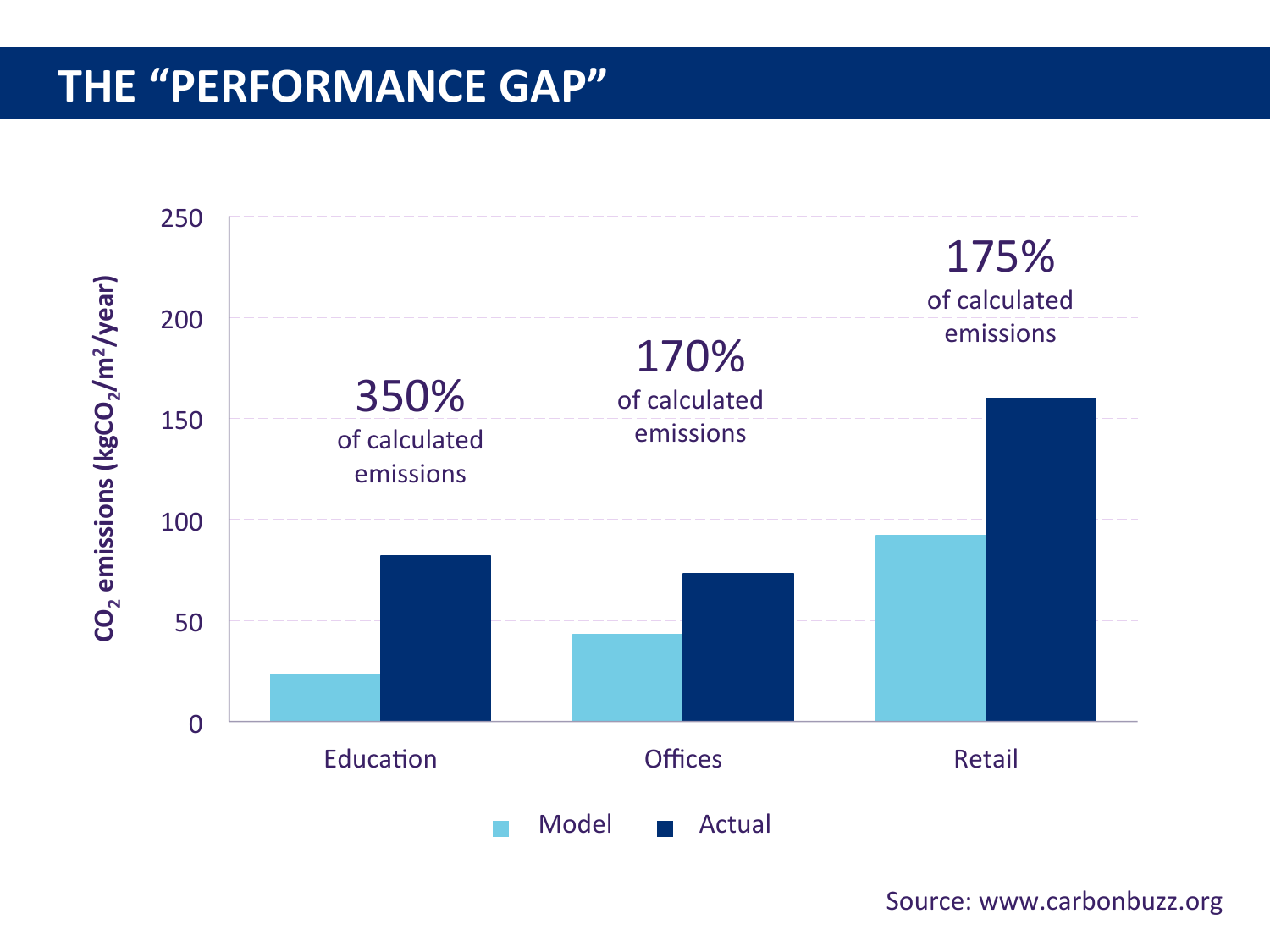#### **BUT IS THERE A REALLY A GAP?**

- When referring to 'The Performance Gap' we usually compare the results from simplified energy models generated at design stage against operational performance
- Yet compliance calculations for Part L are not intended to 'predict' energy  $consumption$  – they are simply a compliance method
- As a result they focus only on 'regulated' energy uses (i.e.: fixed building services such as heating, cooling, hot water and internal lighting)
- Small power equipment, servers, external lighting, vertical transportation as well as other 'unregulated' loads are not considered in Part L models

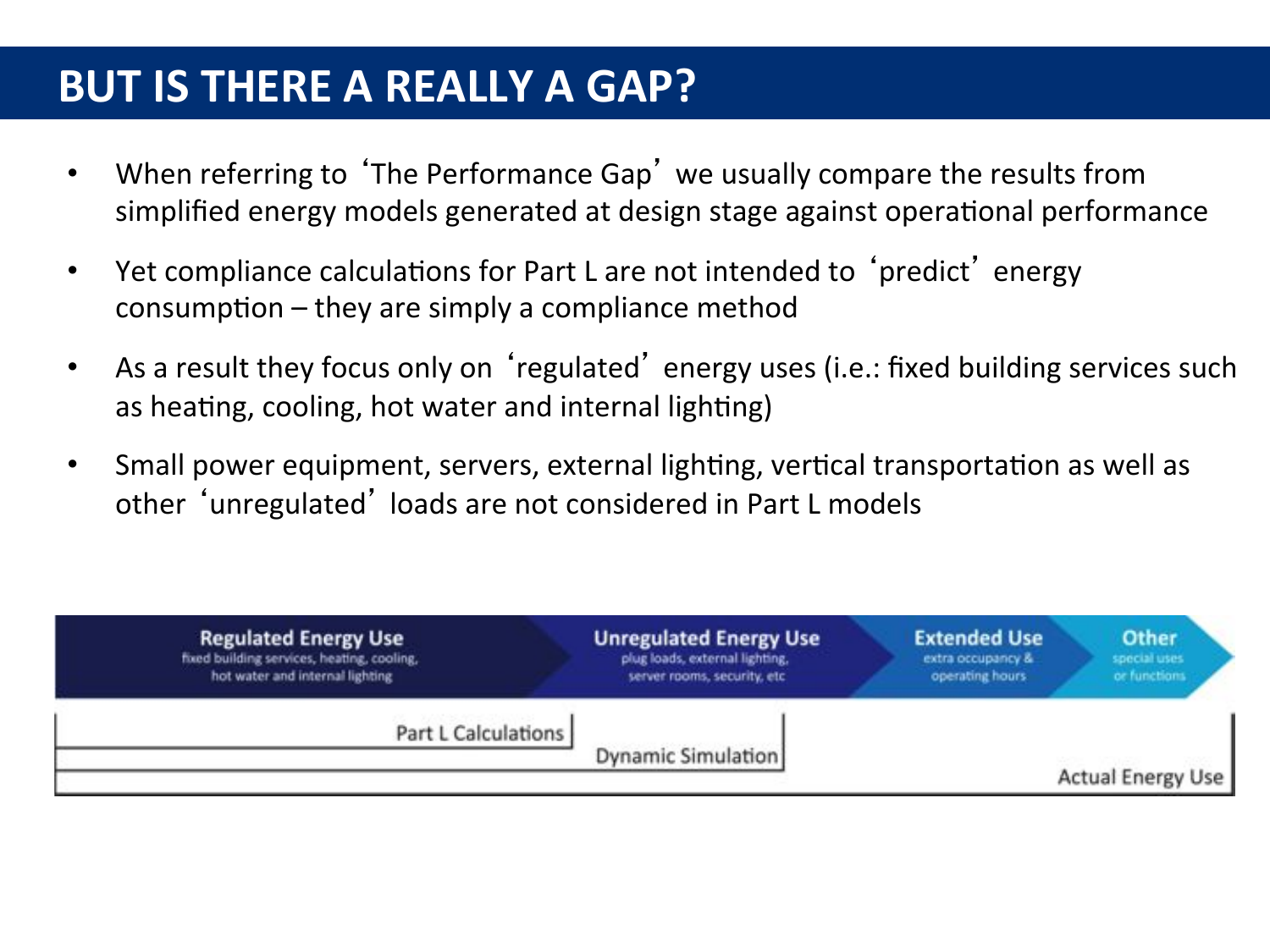## **A GAP IN PERCEPTIONS**

.The 'gap' we should really be worried about is the one between what we THINK we are doing and what we are ACTUALLY doing when it comes to energy predictions

• As an industry we currently do not predict operational energy use  $-$  certainly not routinely

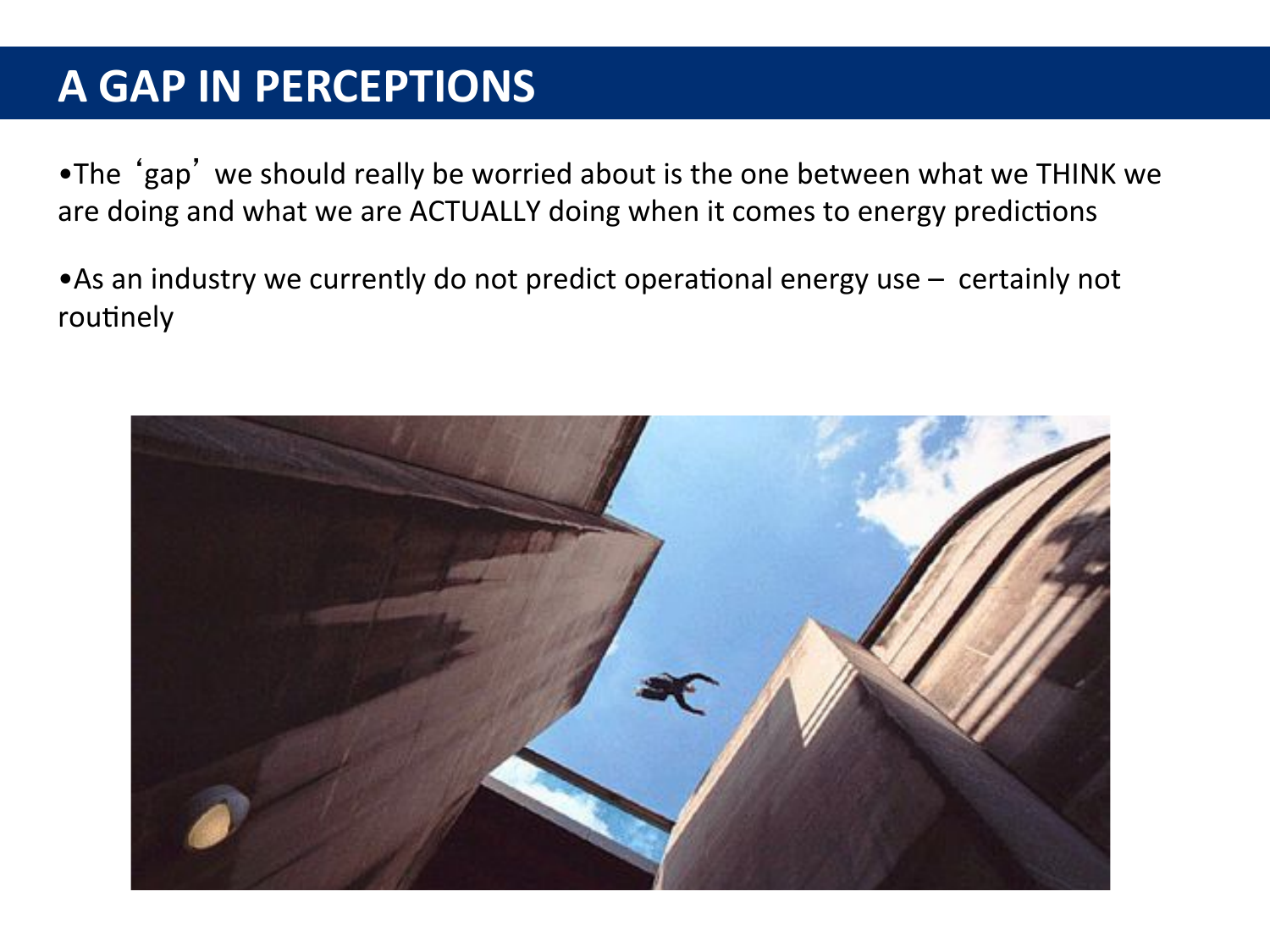#### **A)GAP IN COMMINUCATION**

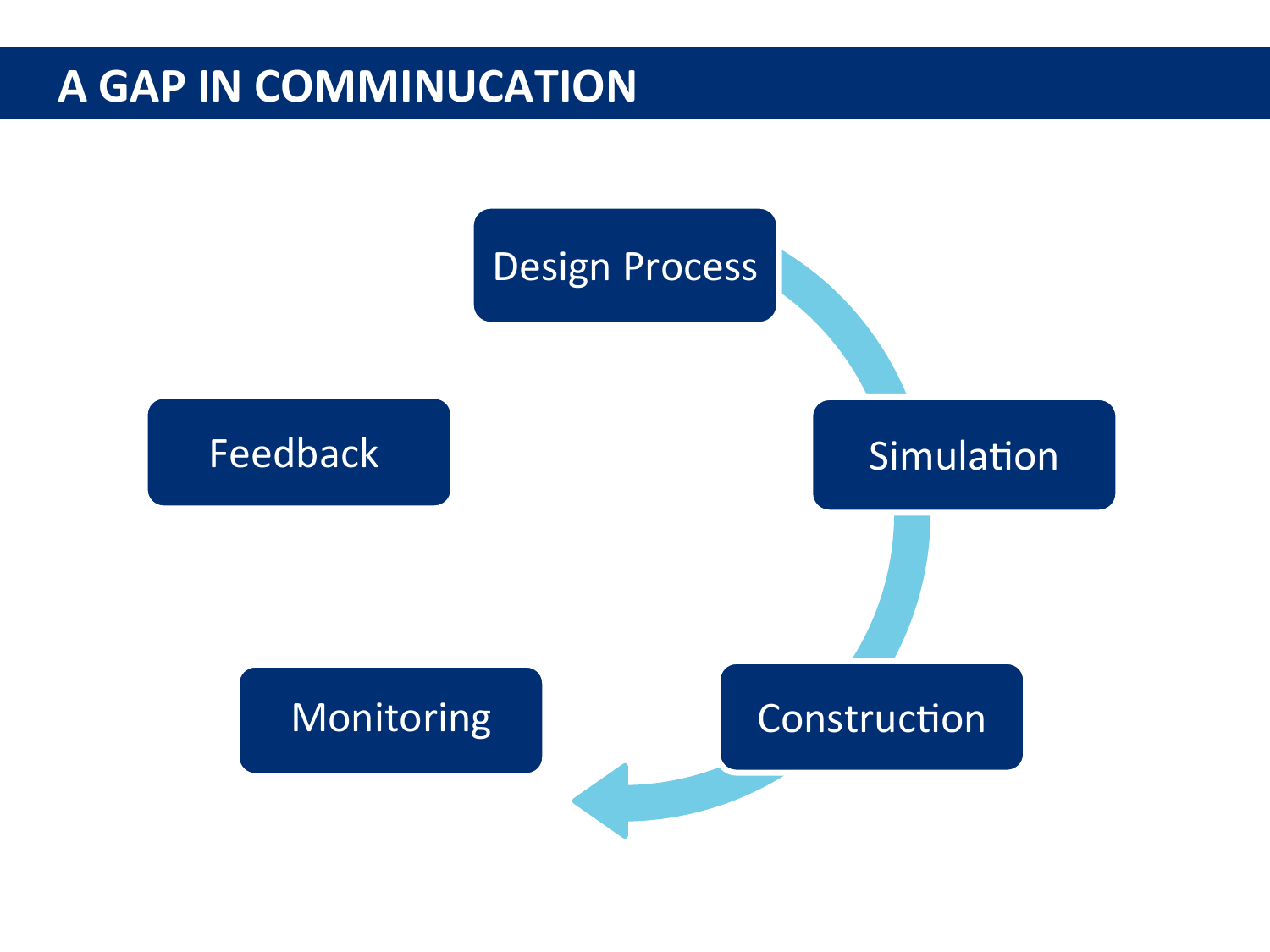# **SO WHAT SHOULD WE DO?**



#### Evaluate operational performance:

- Regular monitoring and feedback
- •Ensure conscious use of the building by occupants
- •Better control & management of services
- •Better designer/client communication

#### Make realistic predictions of performance

- Representative of real building operation
- Include unregulated loads in modelling
- More accurate modelling of system controls
- Better understanding of occupant behaviour

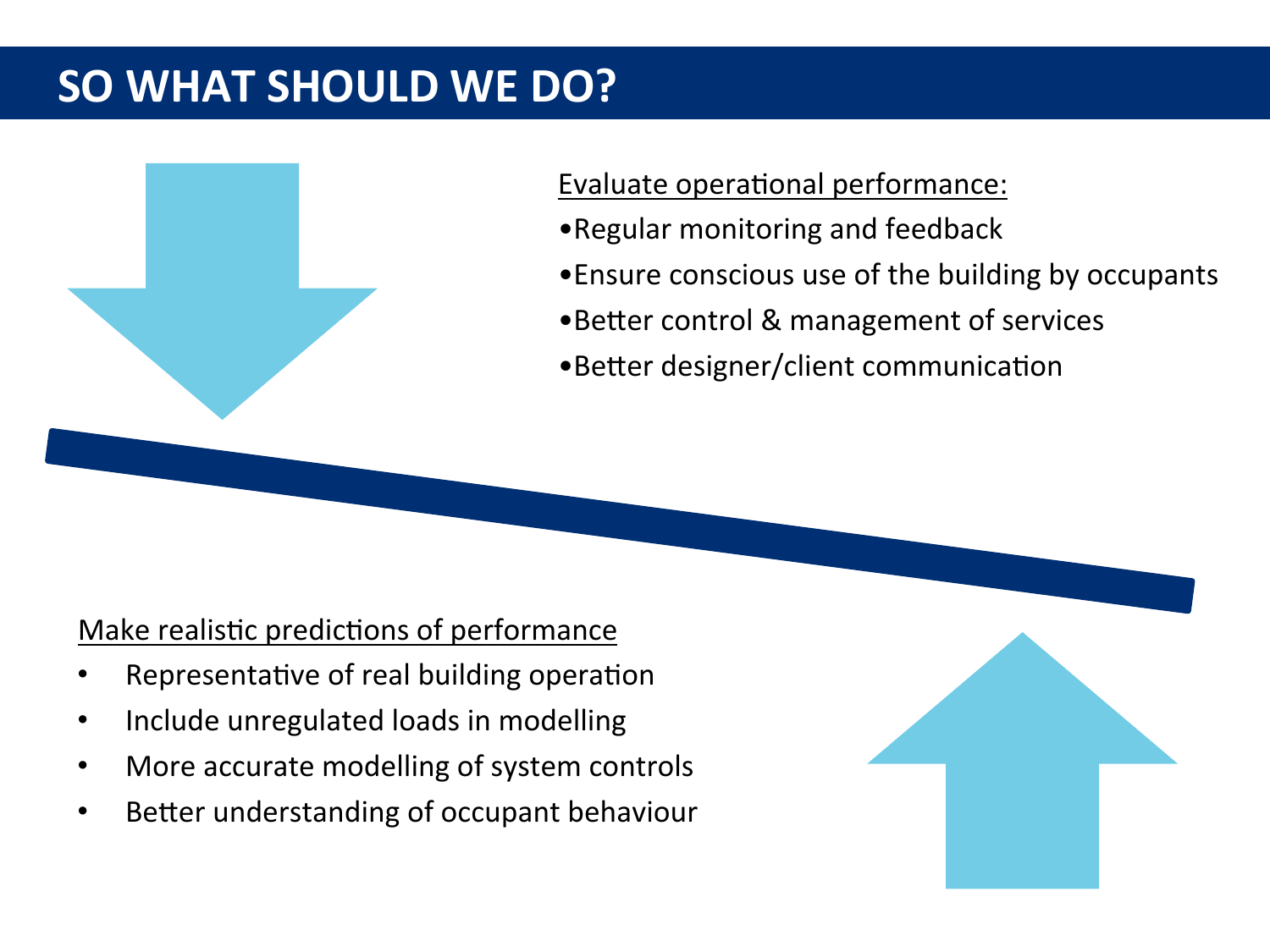## **MY)RESEARCH)FOCUS)**

- My research project aimed to use monitoring data from occupied building to inform better predictions.
- Over 4 years (2009-2013) I monitored a number of multi-tenanted office buildings to get a better understanding of their in-use performance.
- Key areas of interest included :
	- Unregulated energy consumption
	- $\checkmark$  Variations in energy use by different tenants occupying the same building
	- Small power demand
	- $\checkmark$  Ways of representing realistic operation patterns in energy models

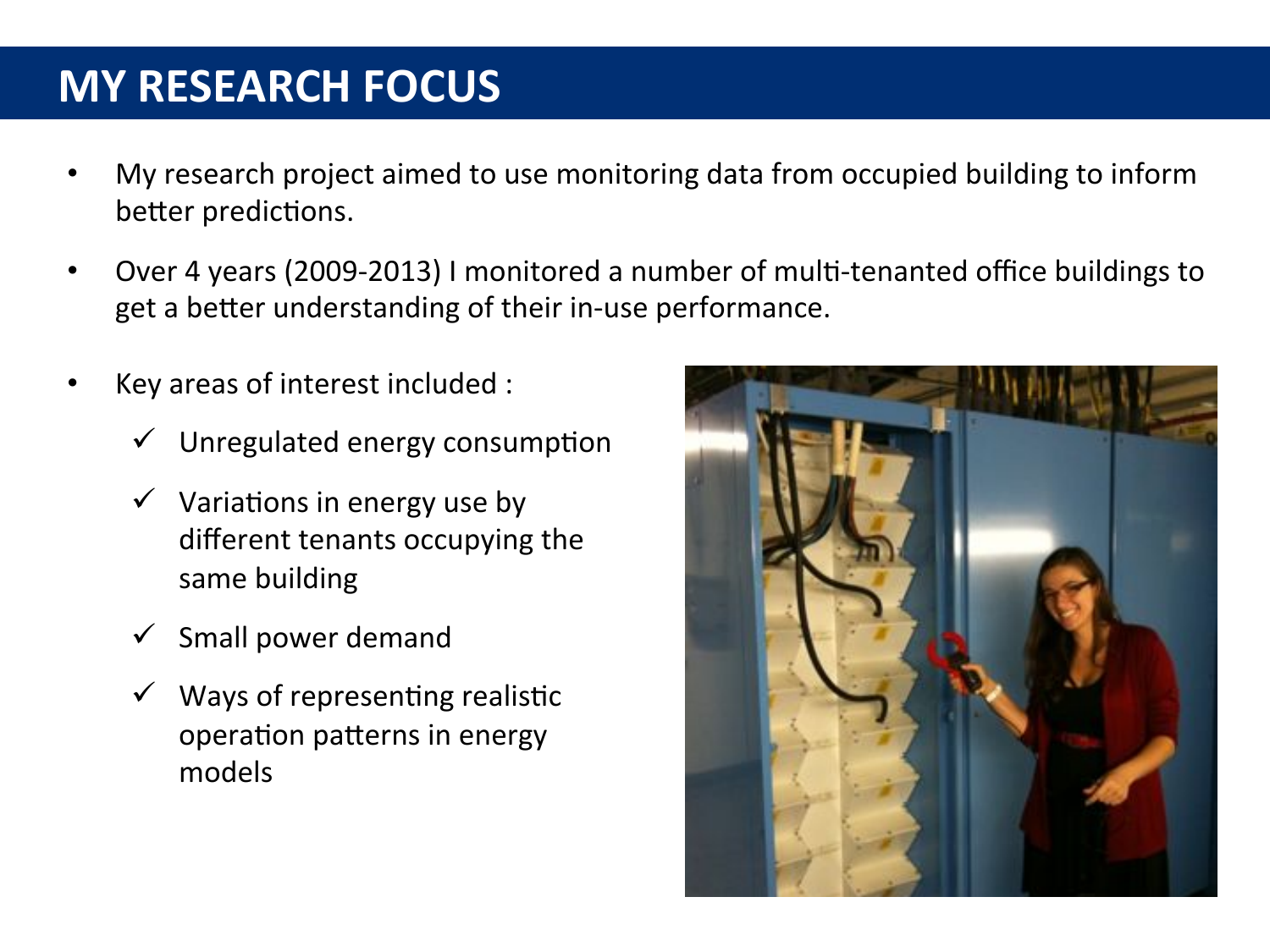## **UNREGULATED ELECTRICTY CONSUMPTION**

- According to monitored data from a multi-tenanted office building in Central London, unregulated loads account for almost 50% of total electricity consumption
- Most of these are used/controlled by the tenants

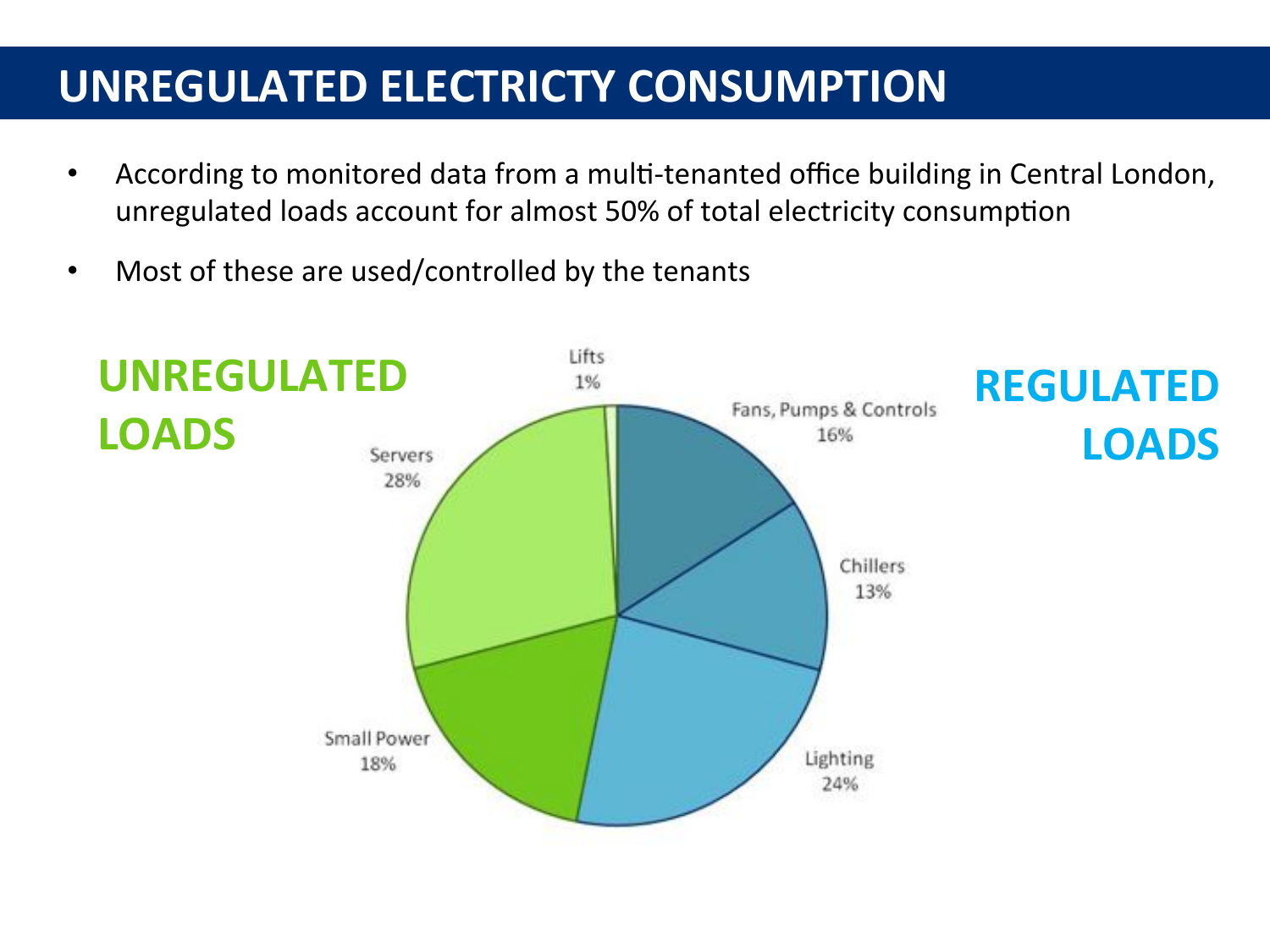### **VARIATIONS IN SMALL POWER CONSUMPTION**

• In the same multi-tenanted office building, significant variations in small power consumption can be observed amongst different tenants.

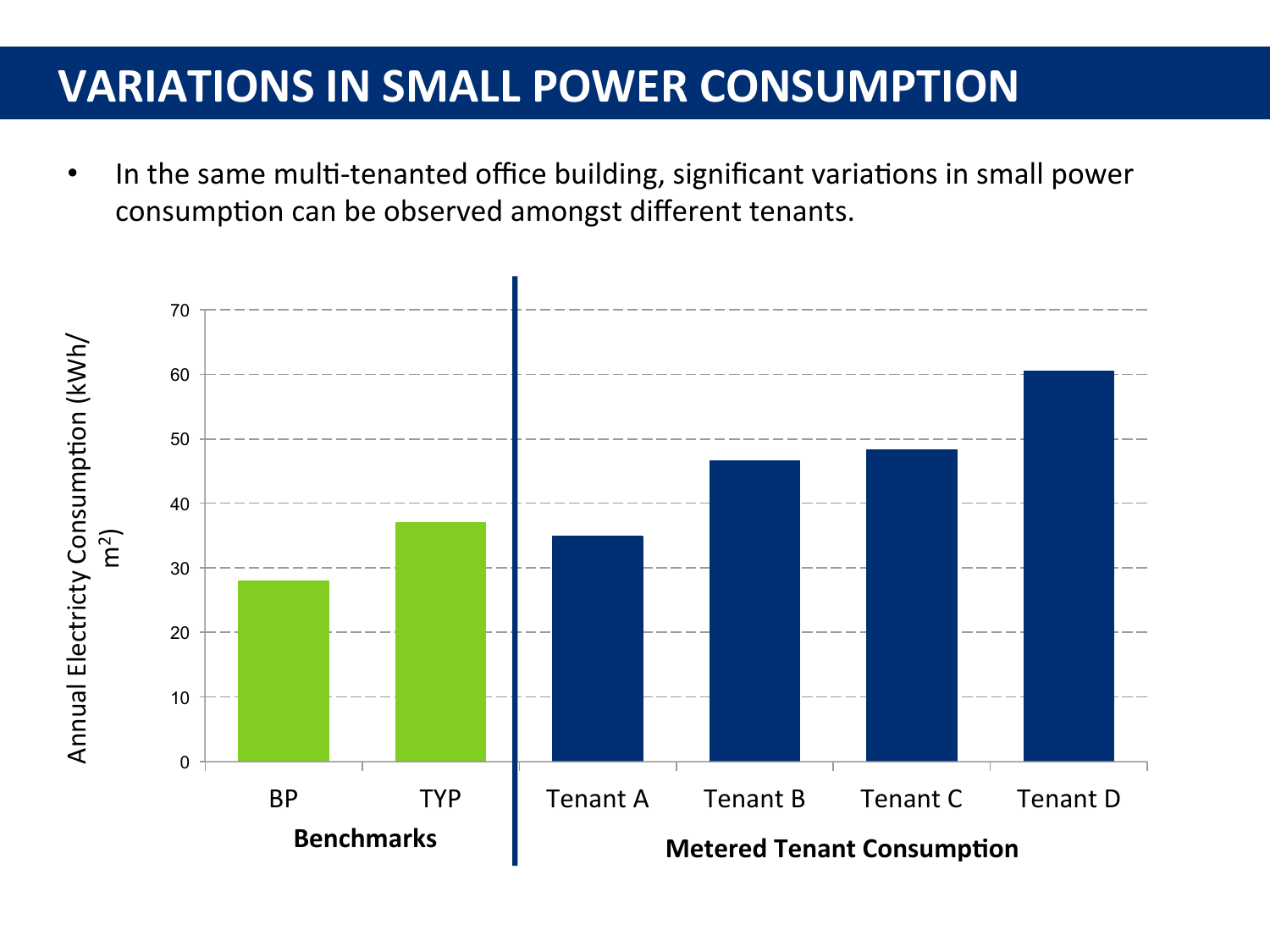#### **VARIATIONS IN SMALL POWER CONSUMPTION**

Looking into the individual building zones, variations are even more prominent

![](_page_10_Figure_2.jpeg)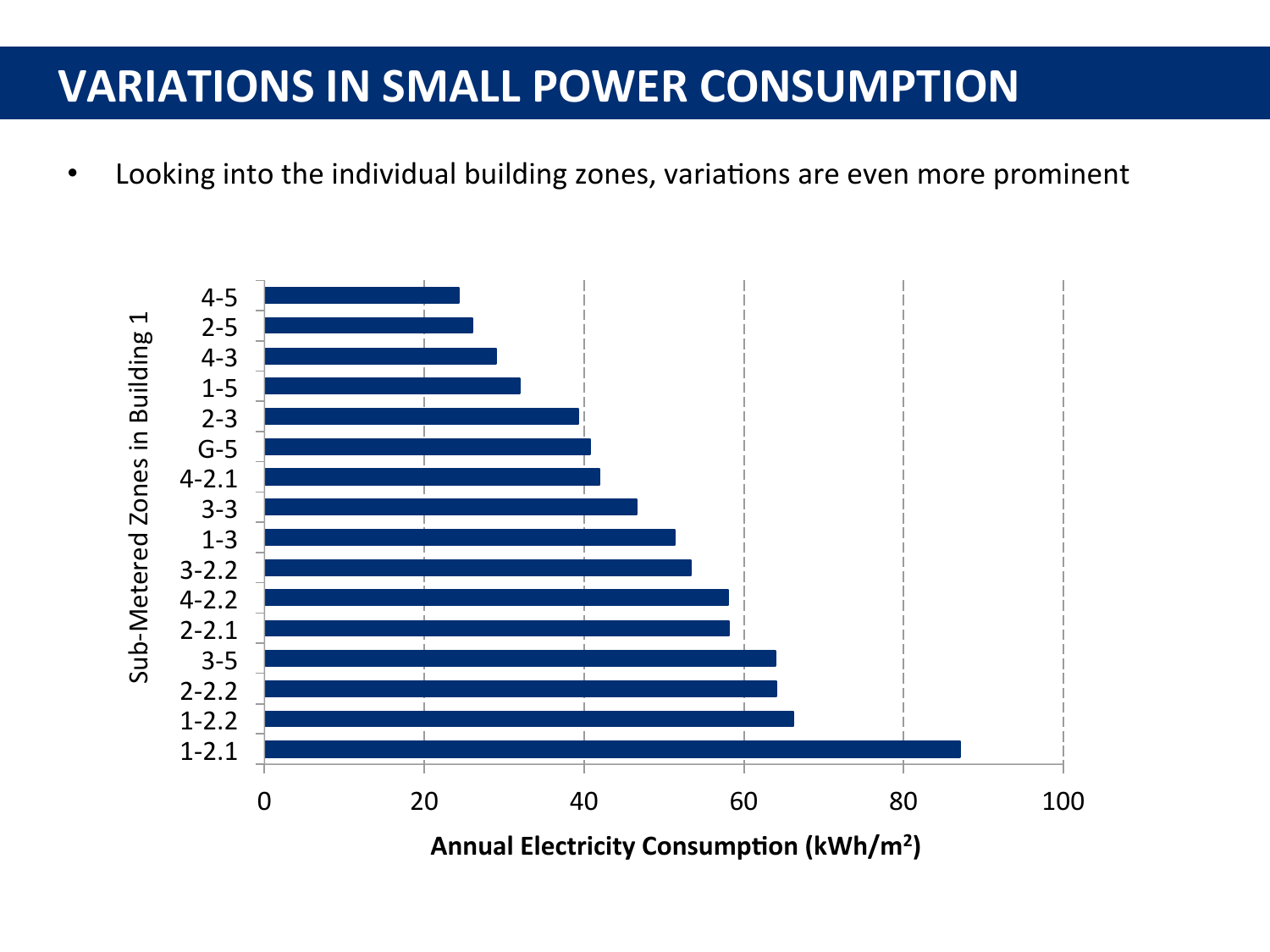# **PREDICTING TENANT ELECTRICITY CONSUMPTION**

- Driven by the significant variations in electricity consumption monitored, an attempt was made at predicting the consumption for lighting and small power by an individual tenant in the case study building
- The proposed approach utilised monitoring data to inform the predictions
- This was undertaken in five steps with increasing levels of detail being added incrementally

|                | <b>Brief description</b>           | Lighting                             | <b>Small Power</b>                | Catering                     |
|----------------|------------------------------------|--------------------------------------|-----------------------------------|------------------------------|
|                | <b>Typical compliance</b><br>model | 11 W/ $m^2$ (design load)            | Not considered                    | Not considered               |
|                |                                    | <b>SBEM</b> occupancy                |                                   |                              |
| $\overline{2}$ | 'Enhanced'<br>compliance model     | 11 W/ $m^2$ (design load)            | 15 W/m <sup>2</sup> (design load) | Not considered               |
|                |                                    | <b>SBEM occupancy</b>                | <b>SBEM occupancy</b>             |                              |
| 3              | Initial bespoke<br>model           | 13 $W/m^2$ (installed load)          | 11 W/ $m^2$ (basic equipment)     | $0.3 W/m2$ (basic equipment) |
|                |                                    | <b>SBEM</b> occupancy                | <b>SBEM occupancy</b>             | <b>SBEM occupancy</b>        |
| $\overline{4}$ | Intermediate<br>bespoke model      | 13 W/ $m^2$ (installed load)         | 11.5 $W/m^2$ (installed load)     | $1 W/m^2$ (installed load)   |
|                |                                    | <b>SBEM</b> occupancy                | <b>SBEM occupancy</b>             | <b>SBEM occupancy</b>        |
| 5              | Advanced bespoke<br>model          | 13 W/m <sup>2</sup> (installed load) | 11.5 $W/m^2$ (installed load)     | $1 W/m^2$ (installed load)   |
|                |                                    | Monitored occupancy                  | Monitored occupancy               | Monitored occupancy          |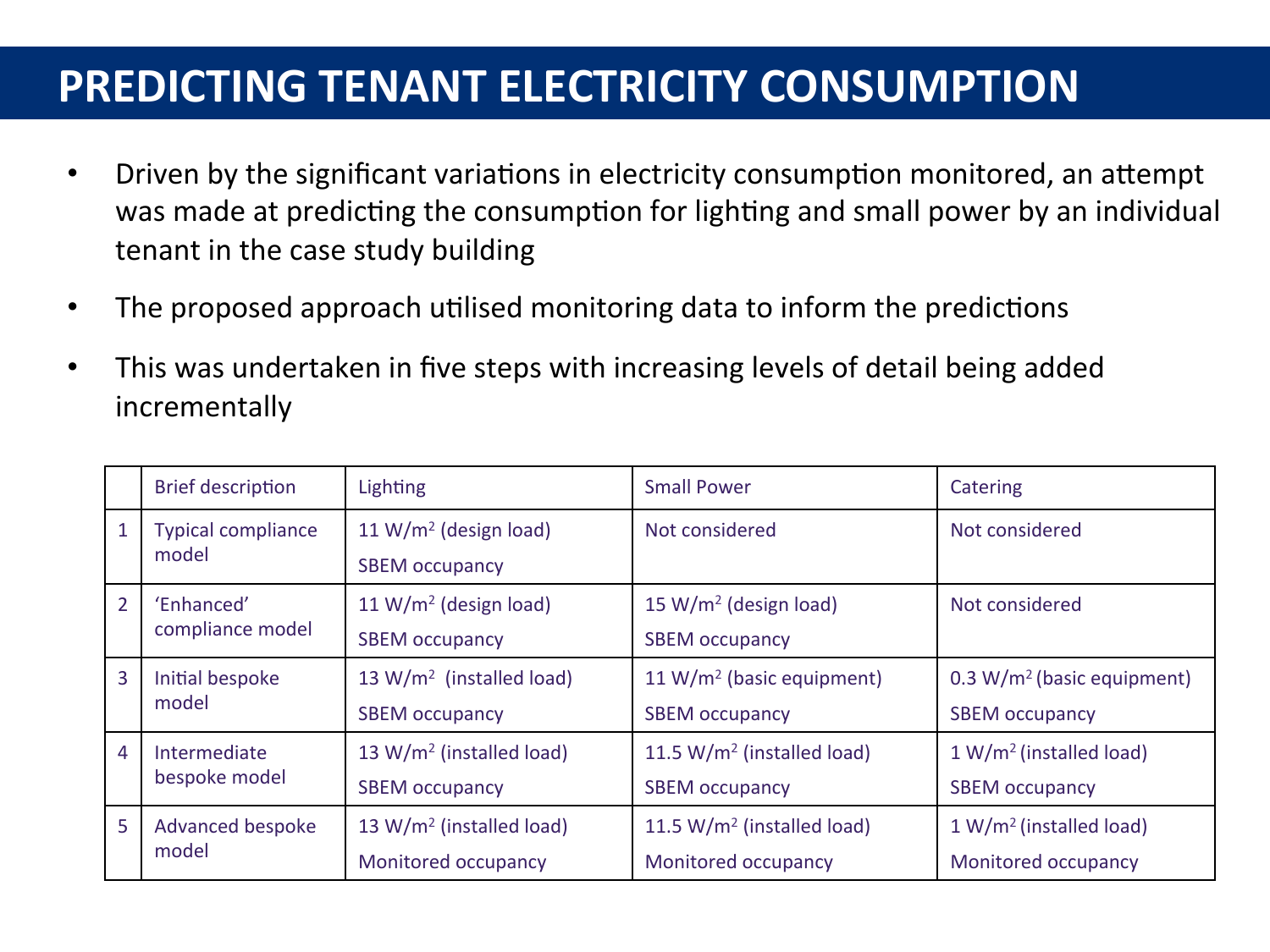![](_page_12_Figure_1.jpeg)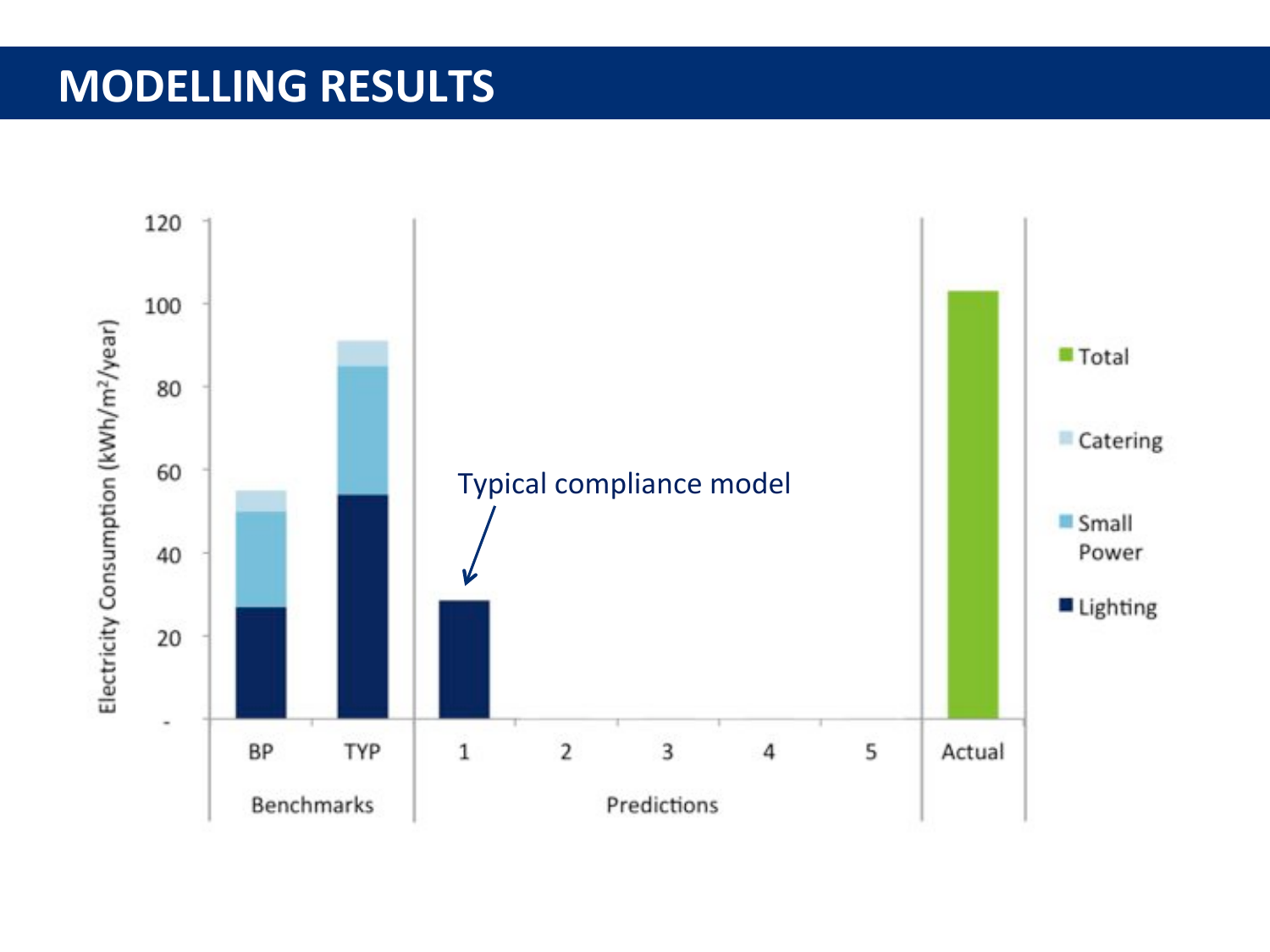![](_page_13_Figure_1.jpeg)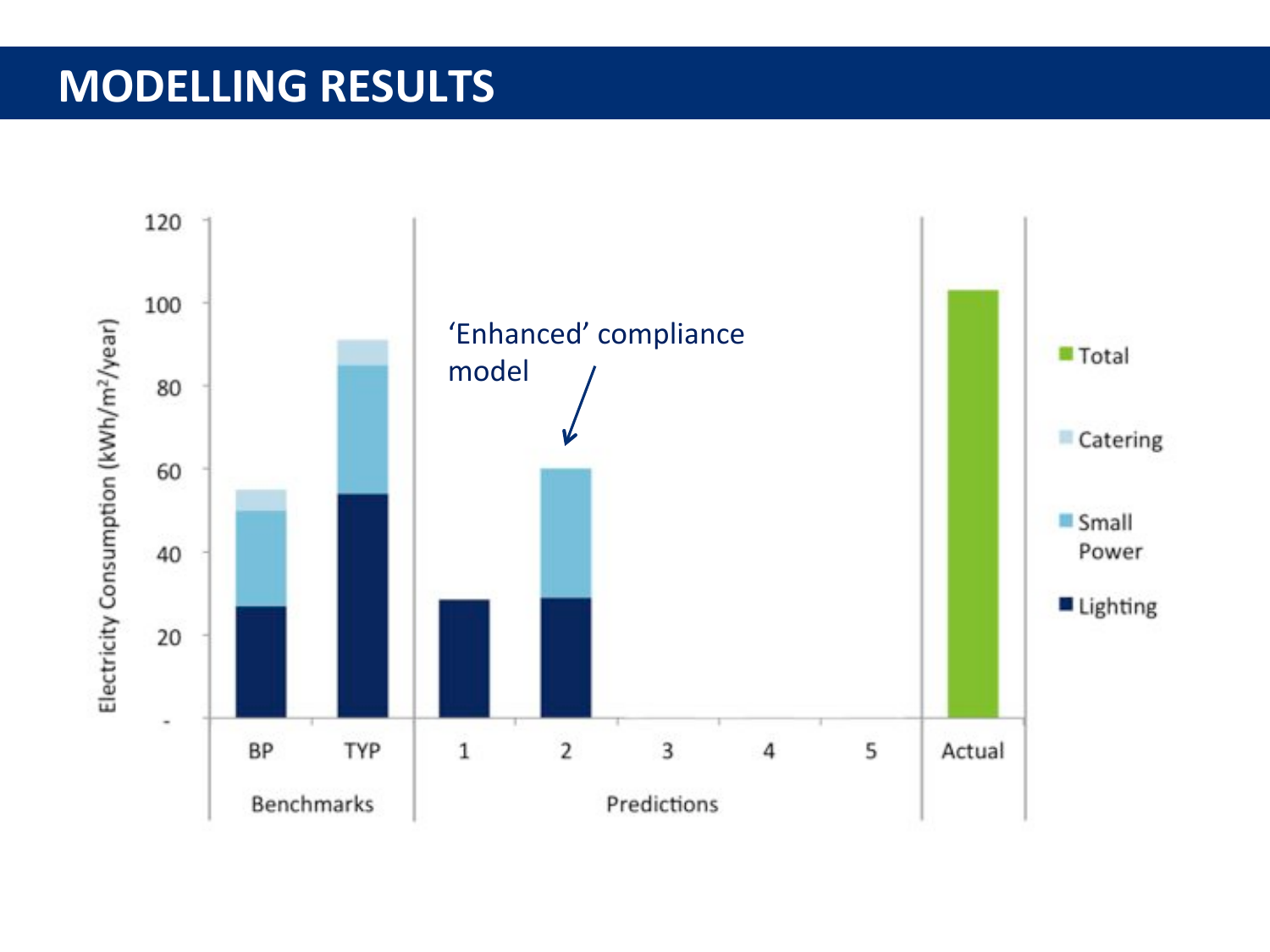![](_page_14_Figure_1.jpeg)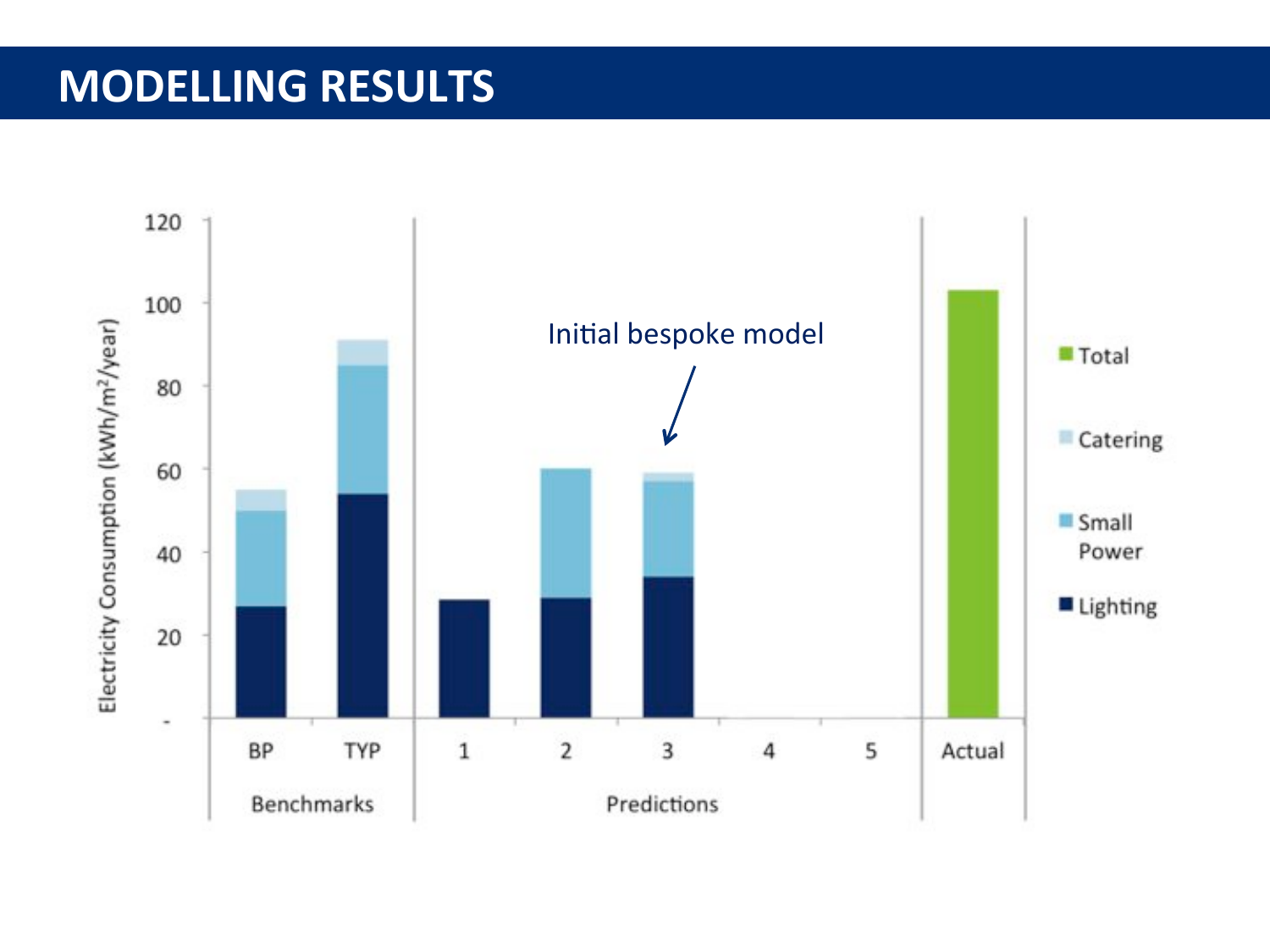![](_page_15_Figure_1.jpeg)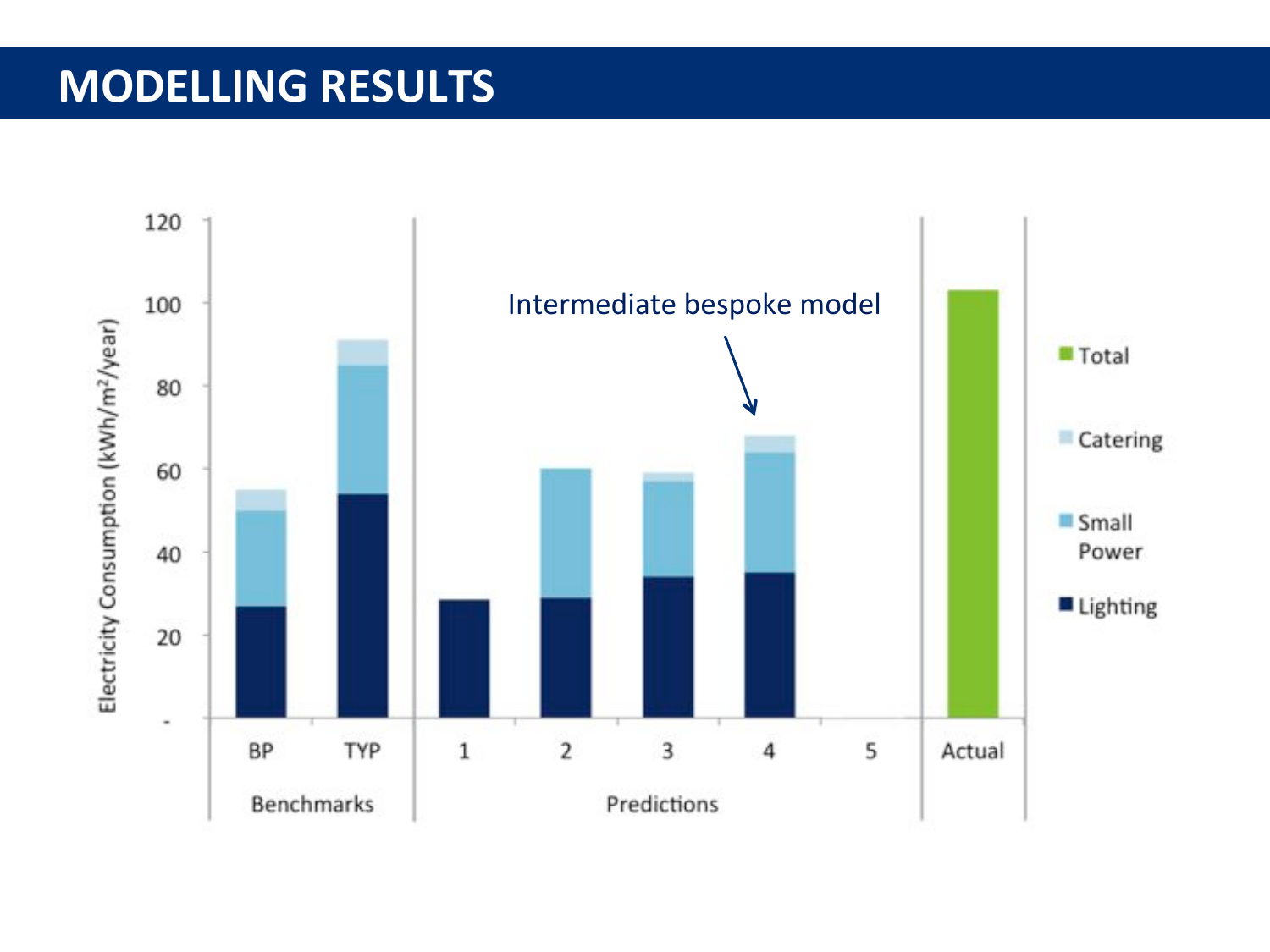![](_page_16_Figure_1.jpeg)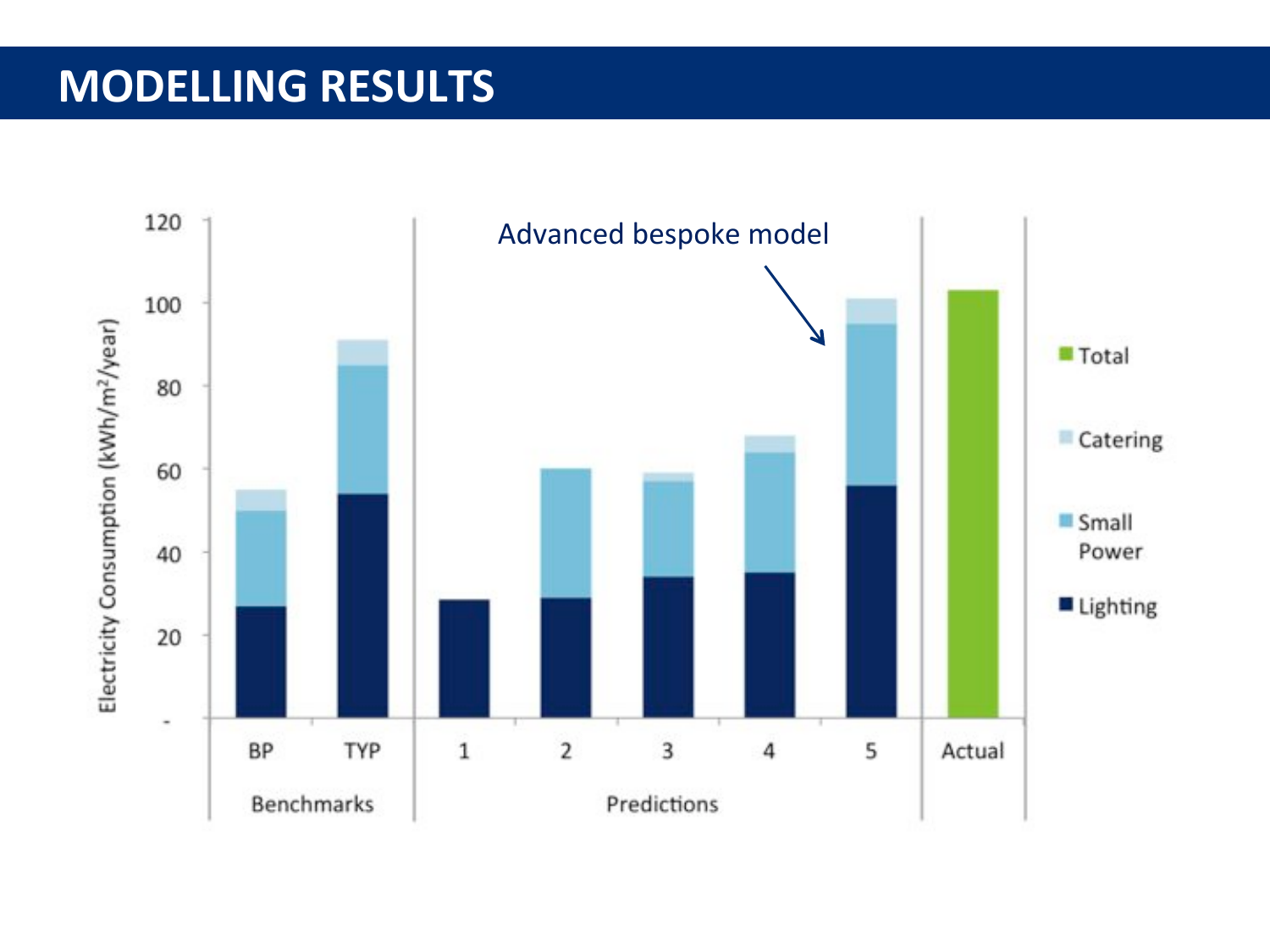![](_page_17_Figure_1.jpeg)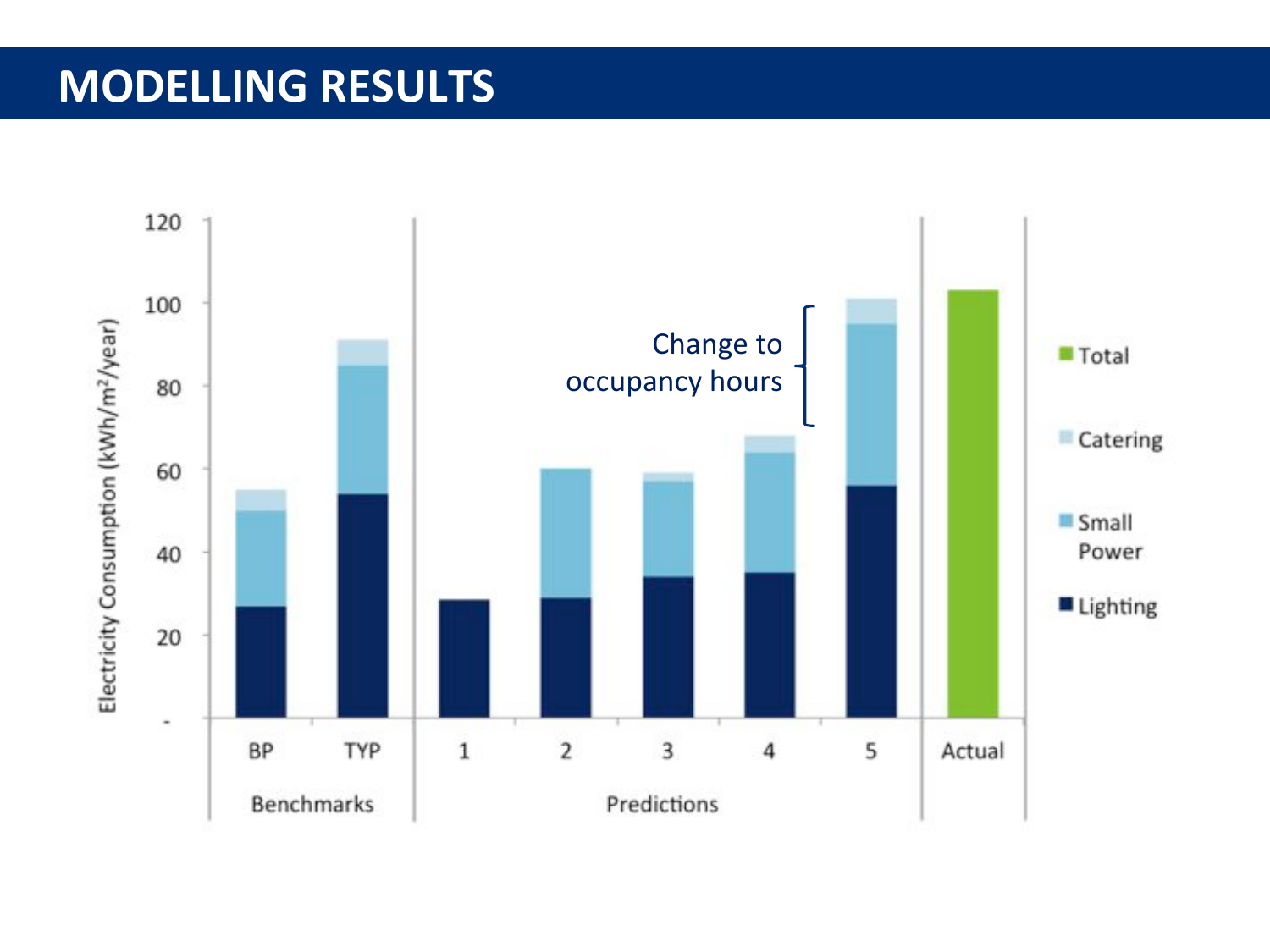### **KEY OBSERVATIONS**

- Realistic predictions can be made if the building usage is clearly understood and appropriately represented in a model
- Getting the hours of occupation right is  $key so$  is the use of representative  $\bullet$ benchmarks.

![](_page_18_Figure_3.jpeg)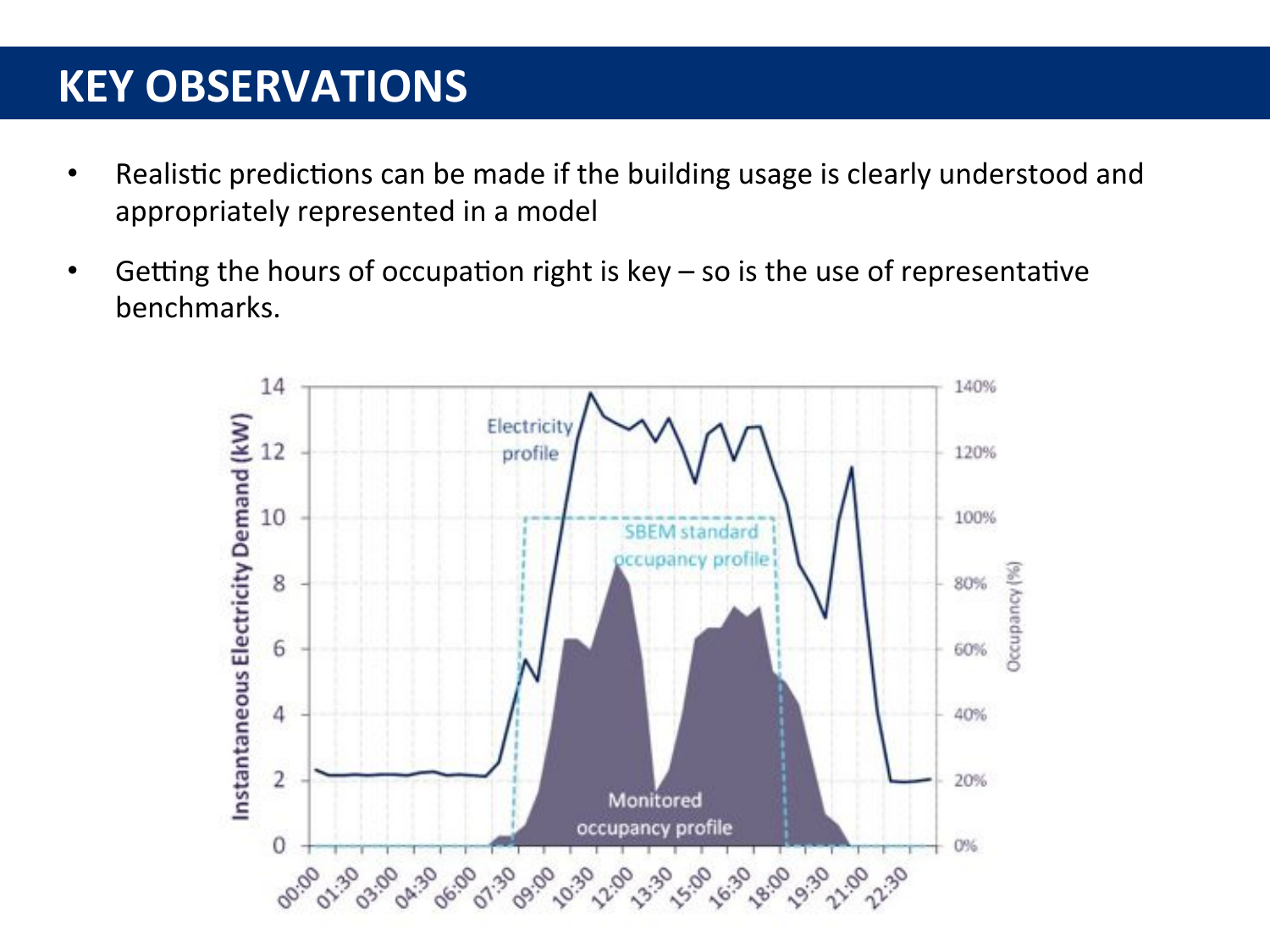- CIBSE Guide F provides benchmarks for small power equipment in offices and is the main source of reference for such data.
- Benchmarks were updated in the latest edition of the guide published in 2012.
- Monitoring of a small sample of small power equipment through the use of plug monitors/loggers was undertaken to assess the validity of the benchmarks (old and new).
- Results have been published in the Building Services Engineering Research and Technology Journal.

#### Energy efficiency in buildings

![](_page_19_Picture_6.jpeg)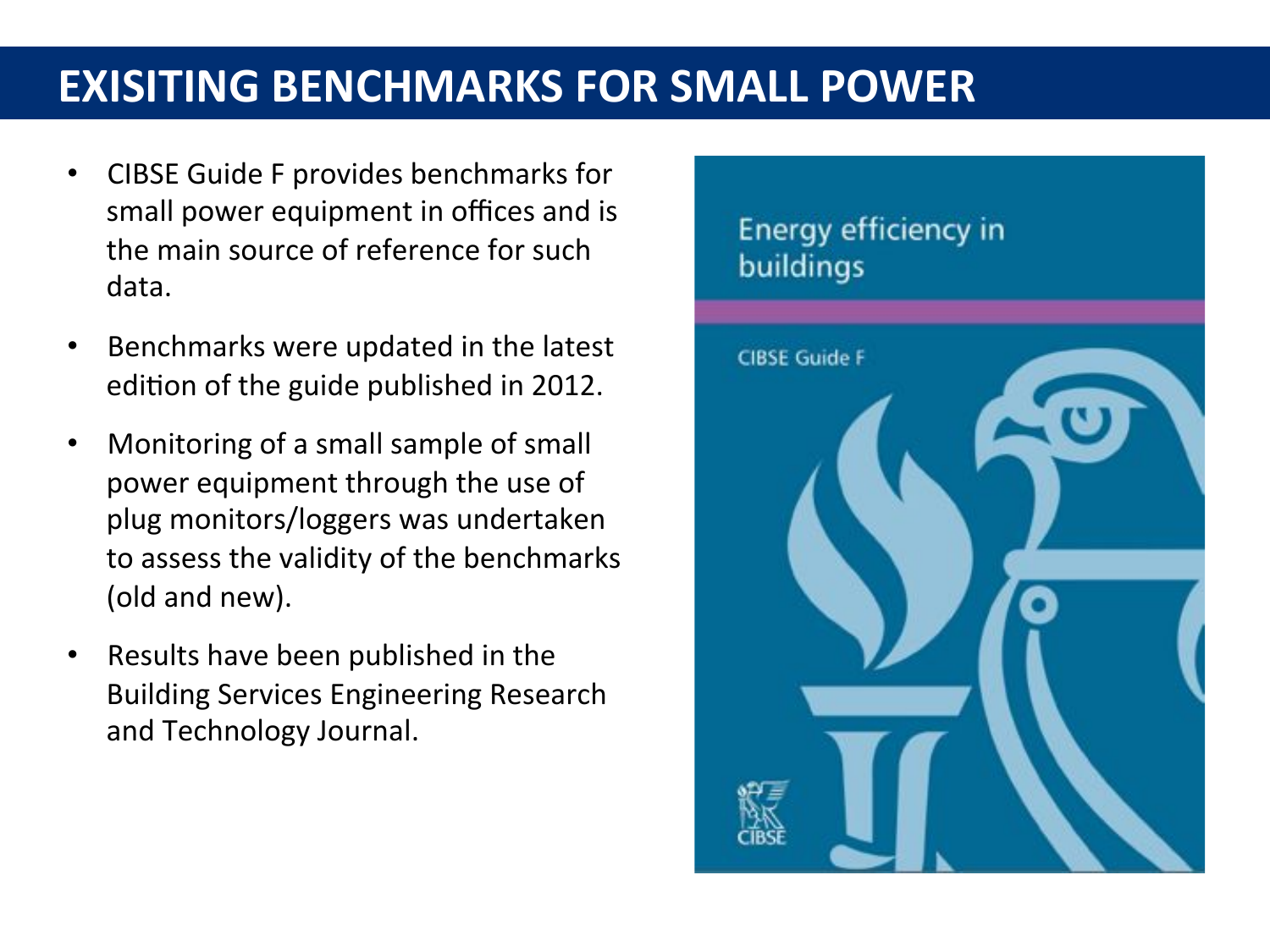![](_page_20_Figure_1.jpeg)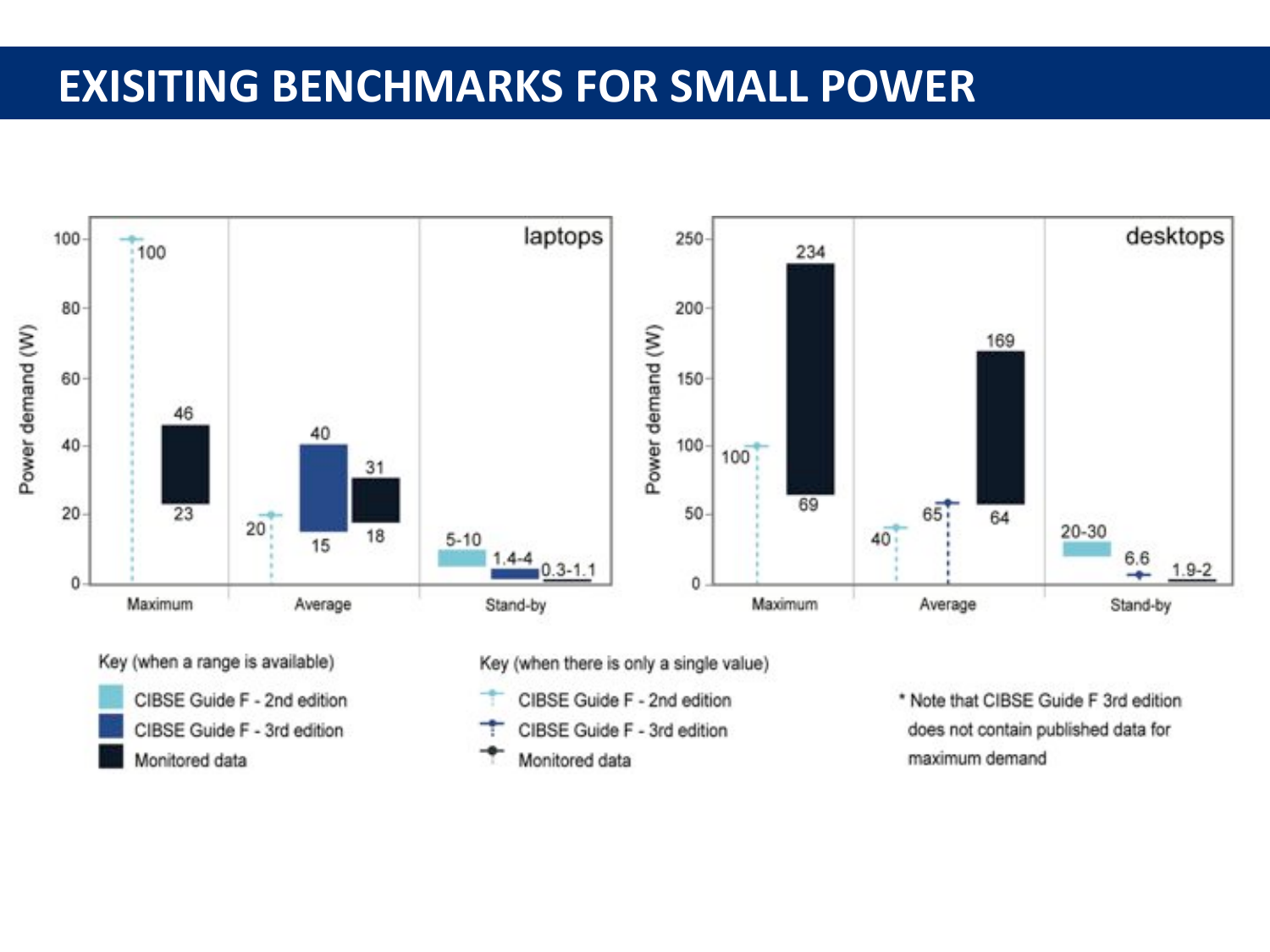![](_page_21_Figure_1.jpeg)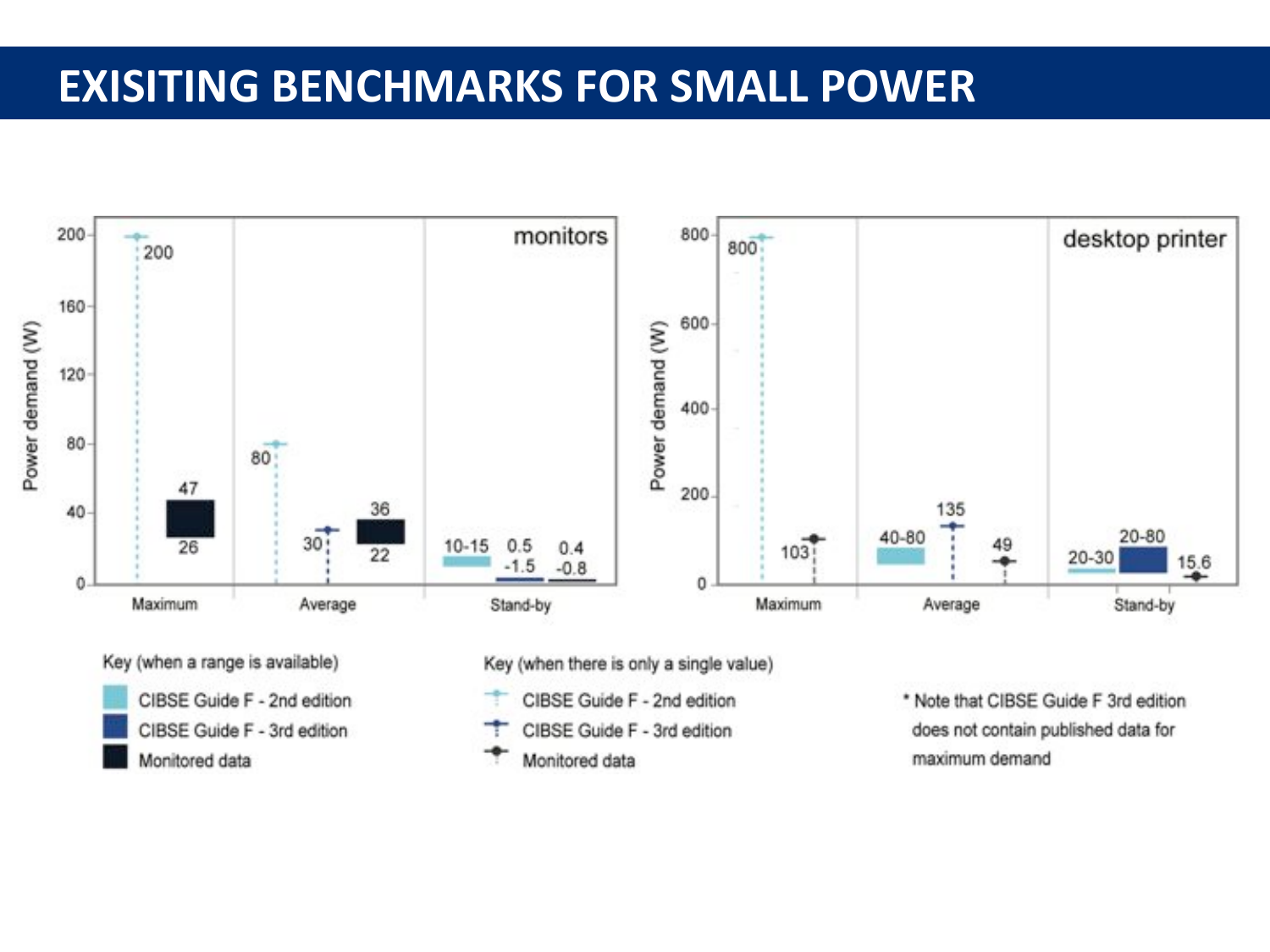![](_page_22_Figure_1.jpeg)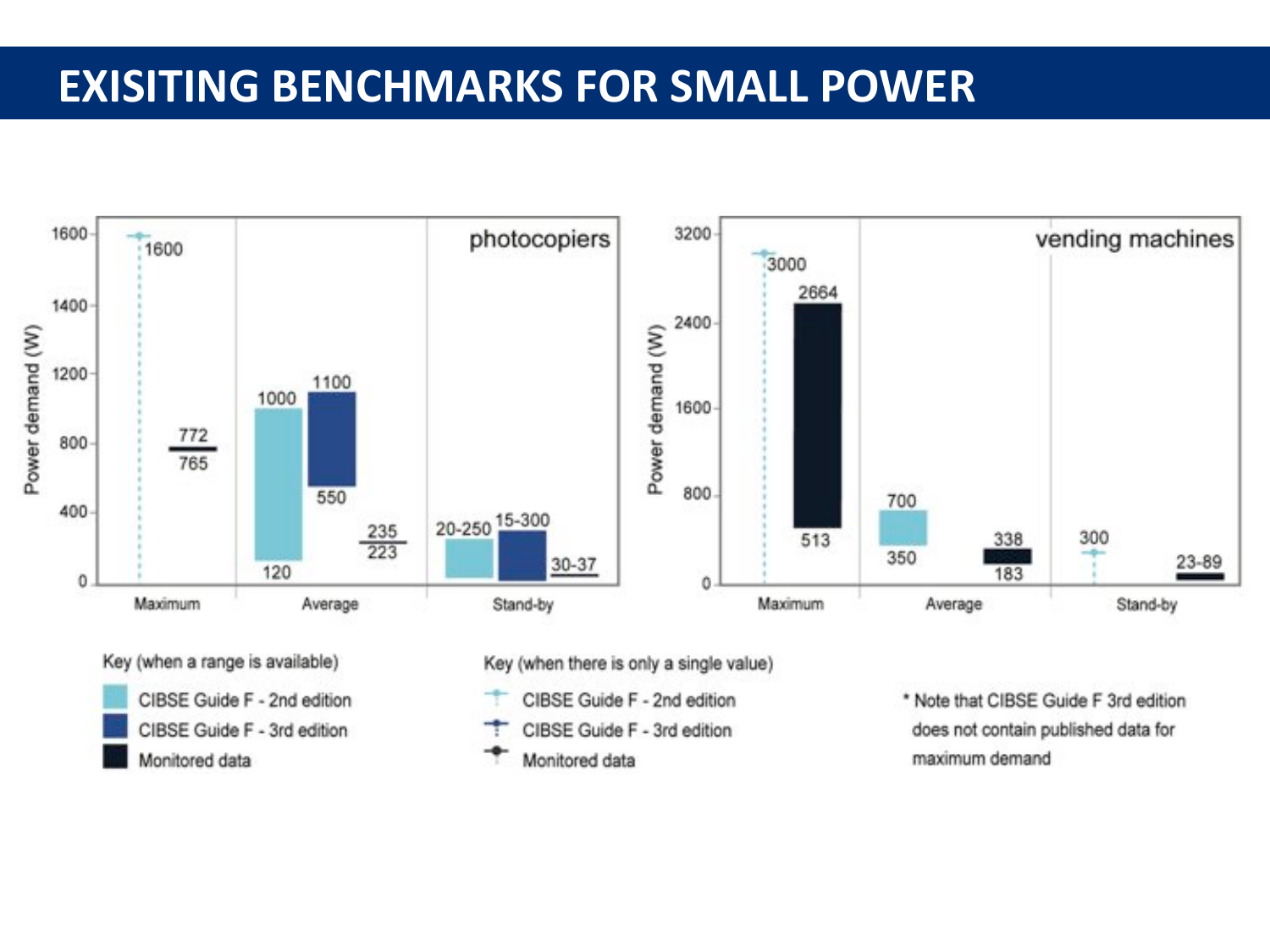- Benchmarks in the previous edition of Guide F were broadly unrepresentative of small power equipment currently being used in office buildings.
- The 2012 update demonstrated significant improvement to the validity of benchmarks.
- Key areas for further improvement include:
	- $\checkmark$  Stand-by demands appear to be overestimated in most of the benchmarks
	- $\checkmark$  High specification desktops fall outside the given range published in the updated guide
	- $\checkmark$  Updated benchmarks for vending machines and other catering equipment would have been useful
	- $\checkmark$  Typical hours of usage information would be of great use to inform prediction of power demand and energy consumption.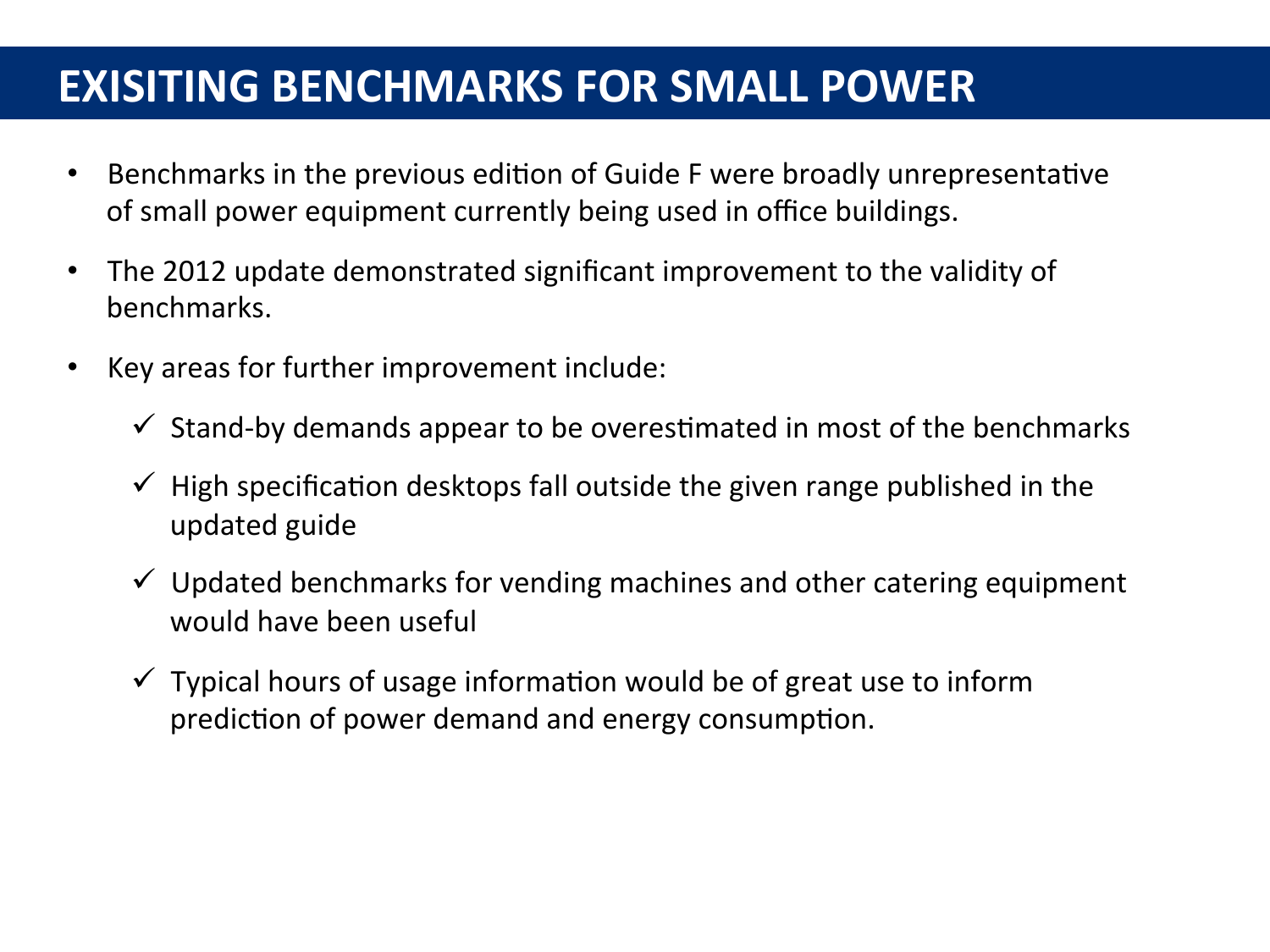## **PREDICTIVE MODELS**

- Fuelled by the study into the existing benchmarks, 2 models for developed to predict small power consumption in office buildings.
	- Model 1 relies on the random sampling of detailed monitored data
	- Model 2 addresses the industry's needs more closely taking a simple 'bottom up' approach.
- Results are illustrated in the graphs against measured data and a typical NCM profile.

![](_page_24_Figure_5.jpeg)

![](_page_24_Figure_6.jpeg)

#### Model 2: Bottom-up

#### Model 1: Random sampling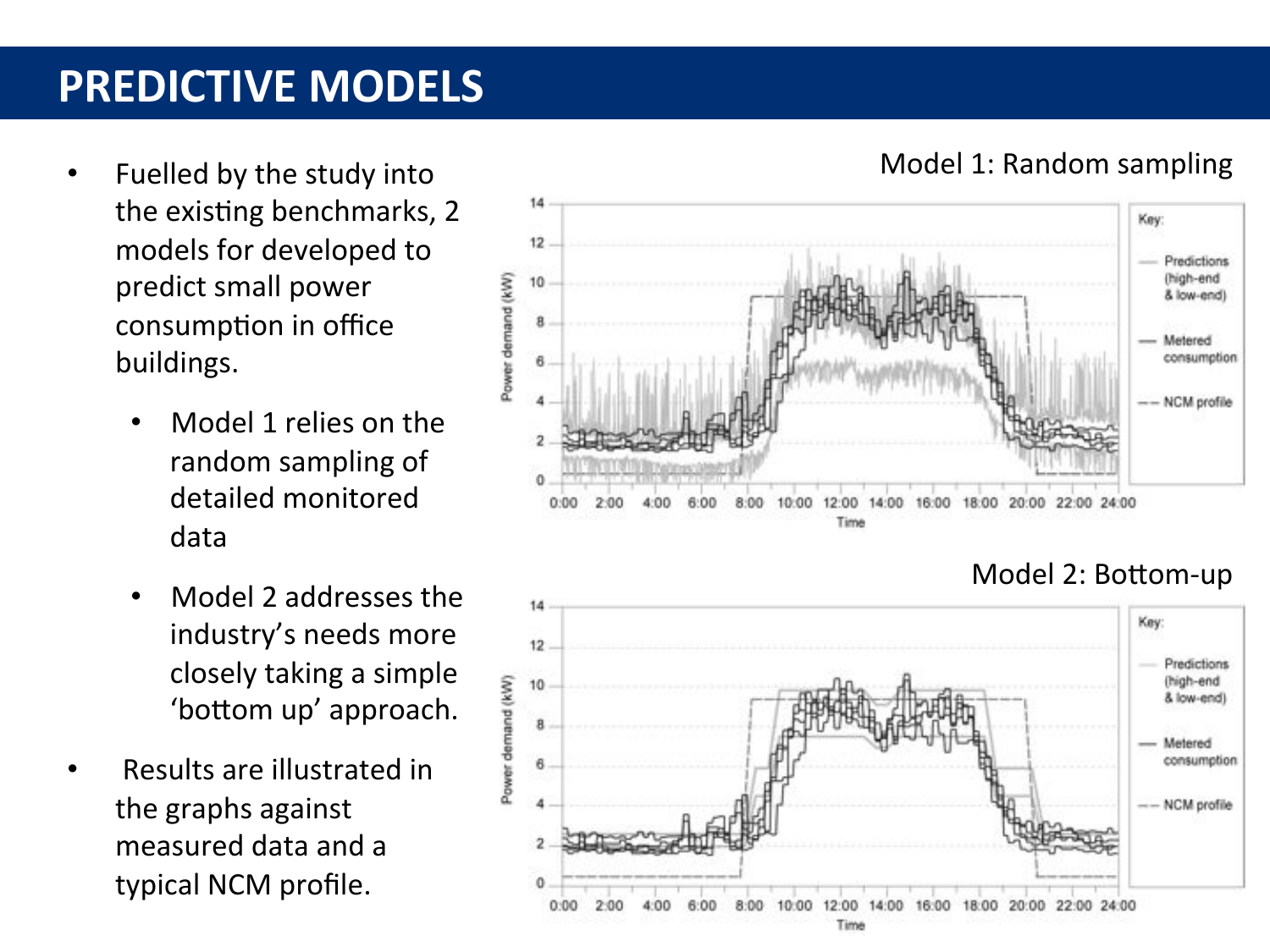#### **RESULTS)**

- Metered data for energy consumption and power demand for an example and validation building falls within the prediction range for both models.
- Compared to benchmarks, using the wider range (all office types) could result in a serious over under estimation of loads.

![](_page_25_Figure_3.jpeg)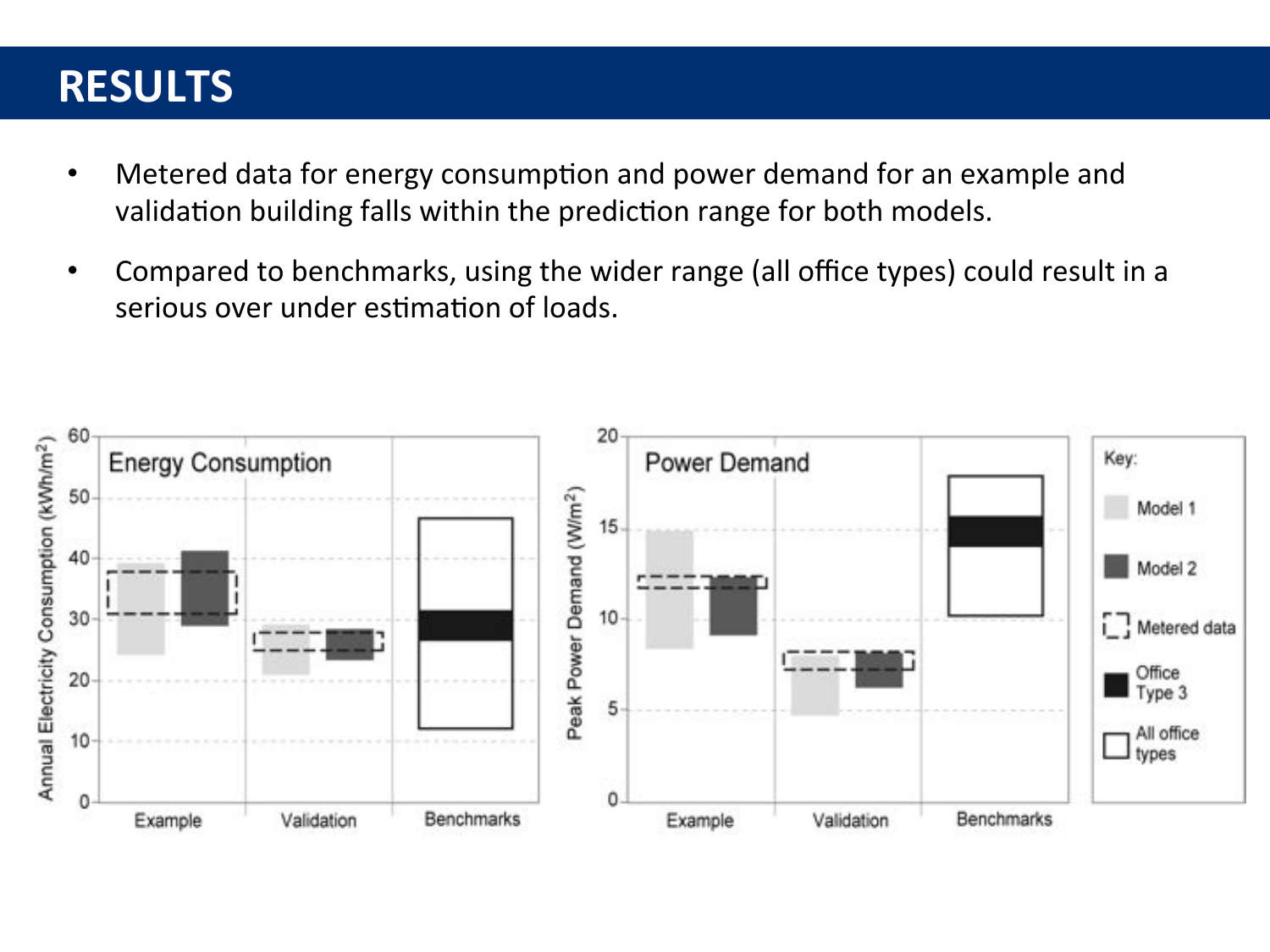## **REALISTIC PREDICTIONS**

- CIBSE has recently published a Technical Memorandum aimed at helping designers evaluate operational energy use at design stage
- The aims of the document include:
	- $\checkmark$  Address the issue of how to deal with energy targets that have been set in the brief
	- $\checkmark$  Provide a methodology that engineers can use to undertake better-informed calculations of energy use in operation
	- $\checkmark$  Demonstrate that energy performance is dependent on how the building is run as well as how it is designed and constructed

![](_page_26_Picture_6.jpeg)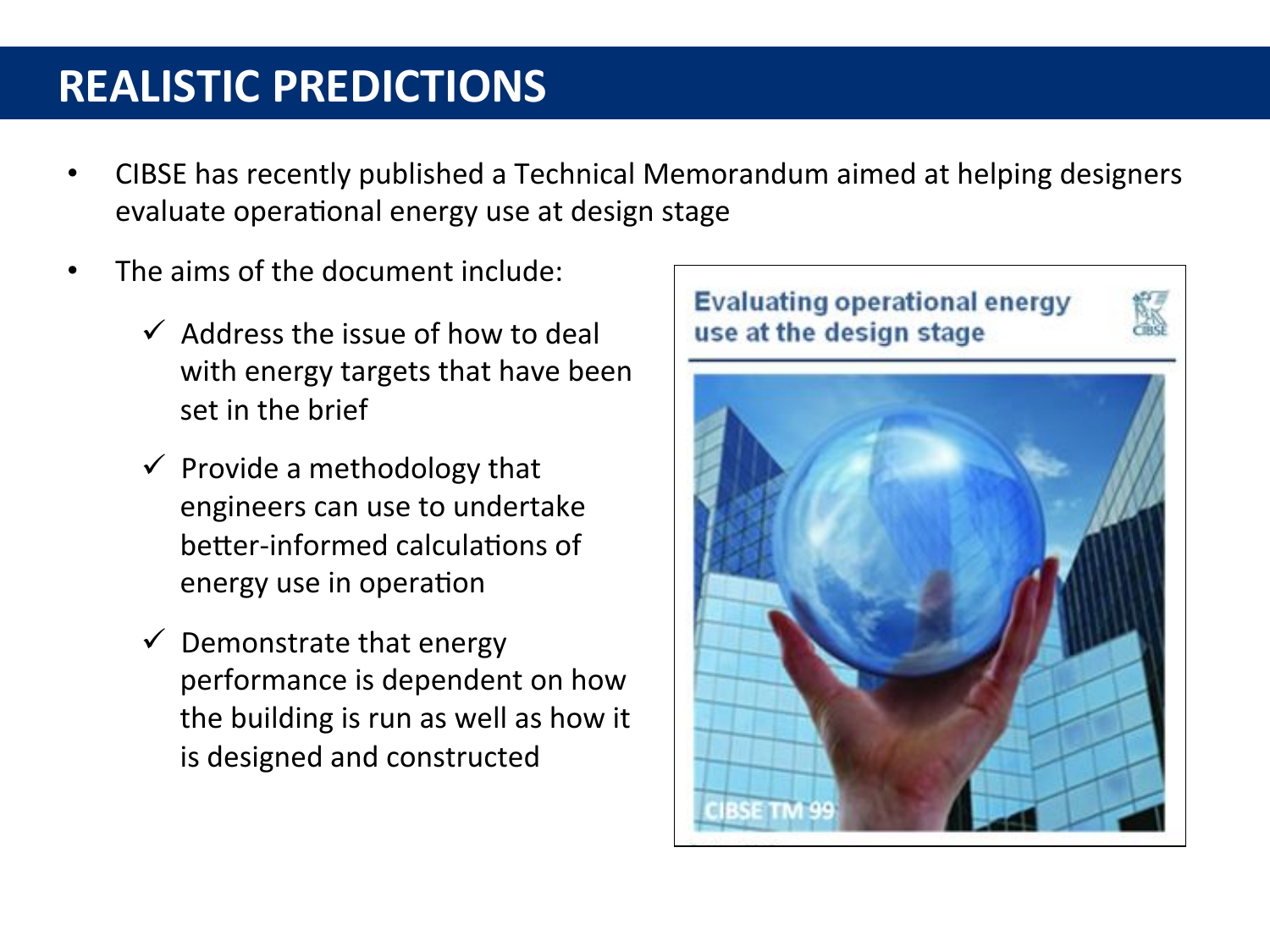### **WHY ESTIMATE ENERGY CONSUMPTION**

- The document starts by explaining why estimates of operational energy use might be beneficial at the design stage will.
- $\bullet$  Main reasons include:
	- $\checkmark$  Provide prospective occupiers with a clearer indication of the likely range of energy use, carbon dioxide emissions and costs of running their new building;
	- $\checkmark$  Allow designers and prospective occupiers to understand where / how energy is likely to be used in the building;
	- $\checkmark$  Allow designers to understand where energy will be used and which measures have the greatest impact on energy use;
	- $\checkmark$  Ensure that prospective occupiers do not have unrealistic expectations about the performance of their new building.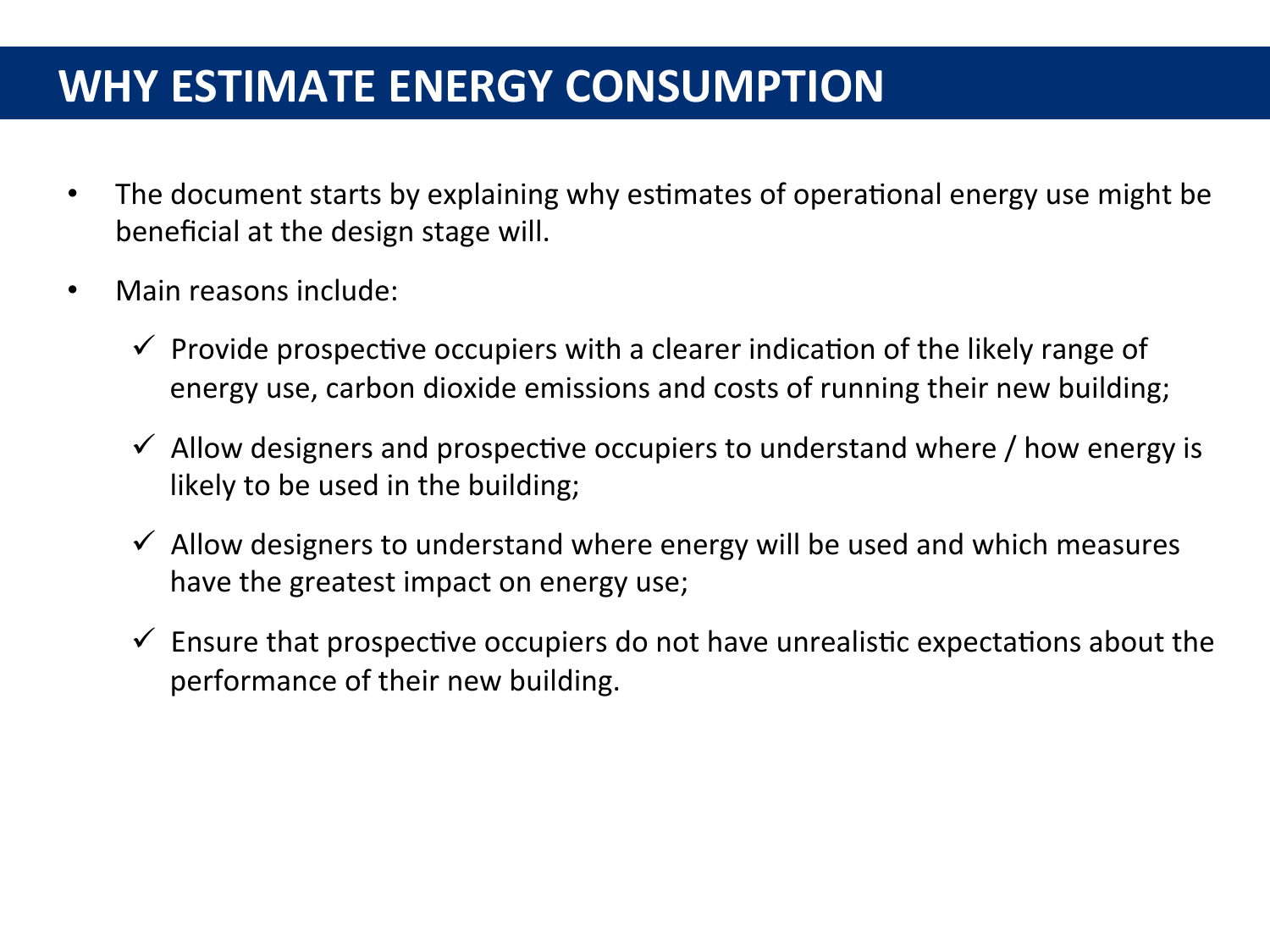# **PROPOSED METHODOLOGY**

The methodology based on the TM22 bottom-up approach but relies on Dynamic Simulation Models (DSMs) to calculate energy consumption for heating and cooling

![](_page_28_Figure_2.jpeg)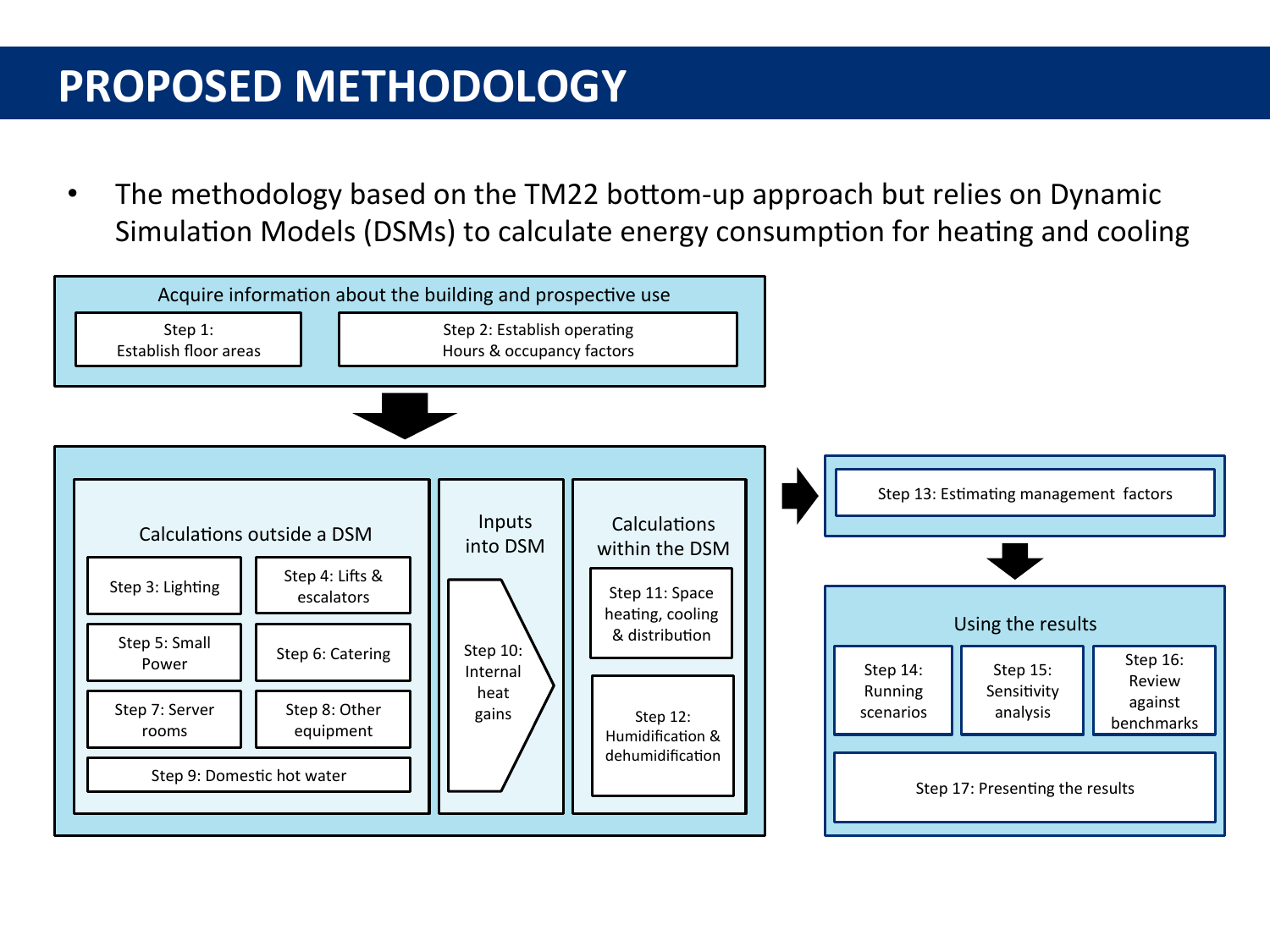### THE CASE STUDY BUILDING

Comparing the results from Part L model to operational performance demonstrated a discrepancy of more than 300%

![](_page_29_Figure_2.jpeg)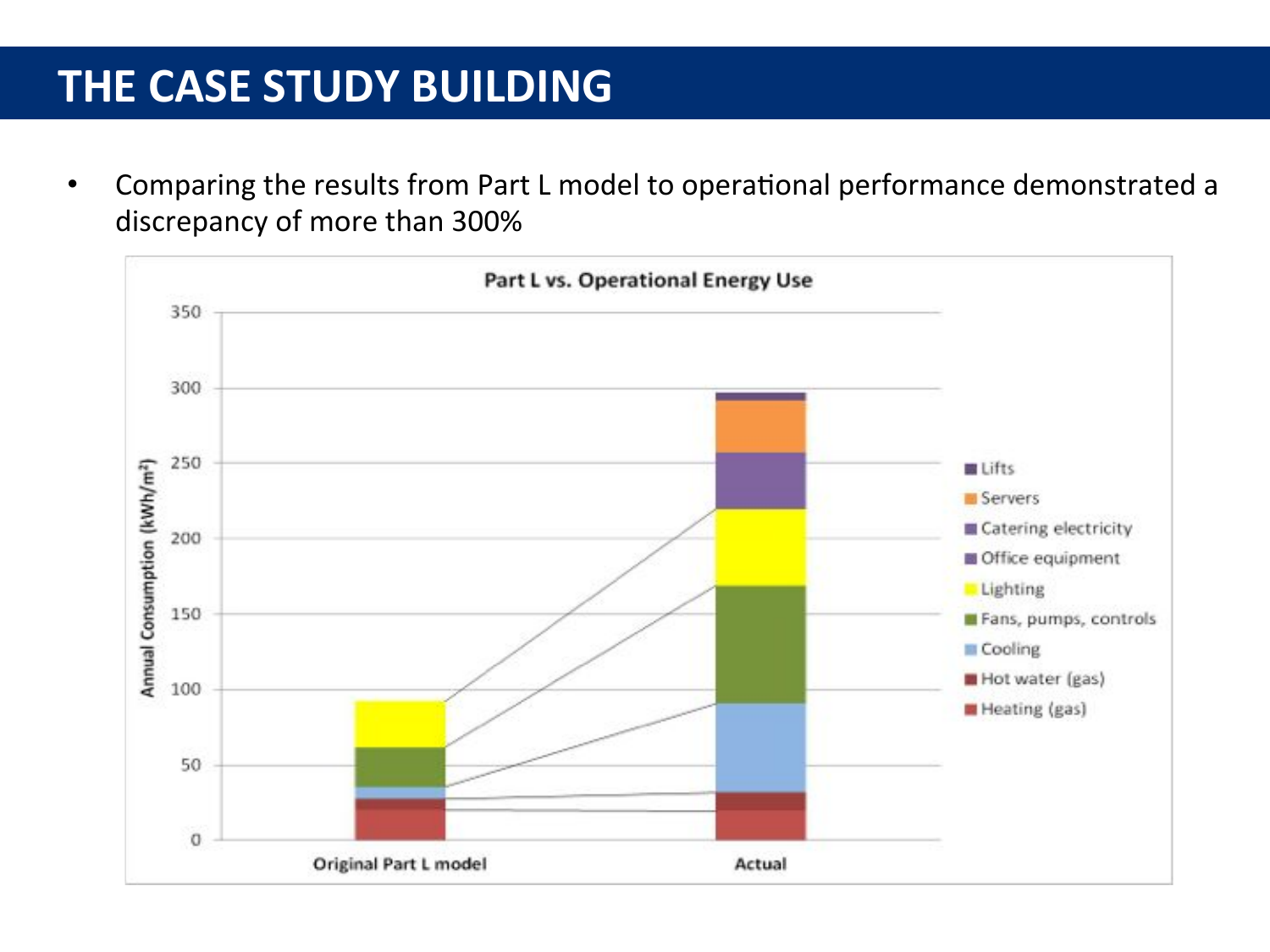### **RESULTS FOR THE CASE STUDY BUILDING**

Following the proposed methodology has resulted in a prediction that is within 9% of the operational energy use of the case study building

![](_page_30_Figure_2.jpeg)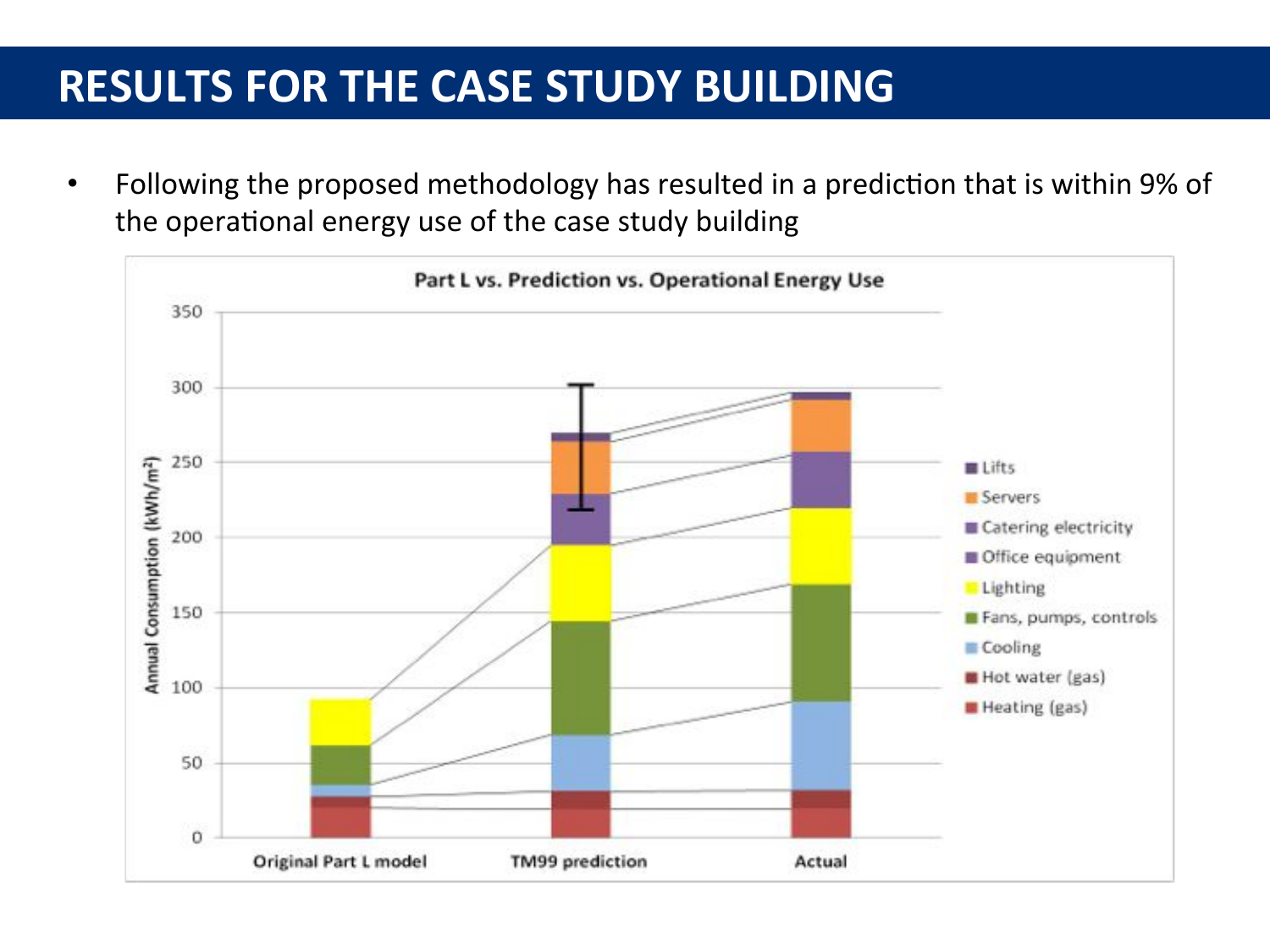# **KEY CONCLUSIONS**

- Hours of occupation and operation of different building equipment are a key factor in predicting operational energy use realistically
- Internal heat gains need to be realistically represented in DSMs in order to predict  $\bullet$ realistic heating and cooling demands
- A large proportion of internal heat gains are determined and controlled by the occupants making it very difficult to predict

![](_page_31_Picture_4.jpeg)